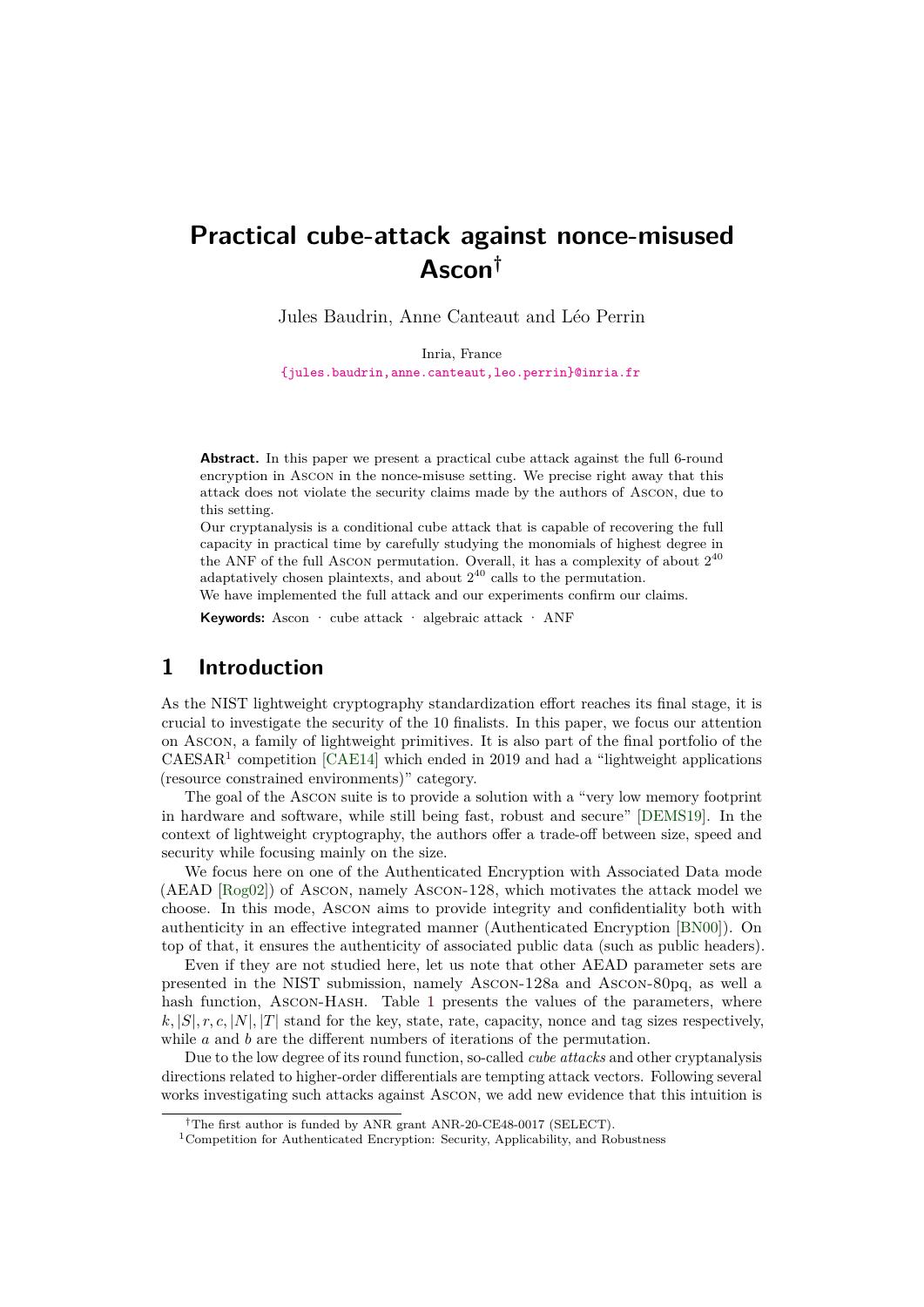|              |     | $S^\prime$ | r   |     |     |  |  |
|--------------|-----|------------|-----|-----|-----|--|--|
| ASCON-128    | 128 | 320        | 64  | 256 | 128 |  |  |
| ASCON-128a   | 128 | 320        | 128 | 192 |     |  |  |
| $ASCON-80pq$ | 160 | 320        | 64  | 256 |     |  |  |

<span id="page-1-0"></span>Table 1: Parameter sets for recommended versions of Ascon.

correct. We focus on the terms of highest degree in the Algebraic Normal Form (see below) of the inner permutation of Ascon, and we identify strong and (until now) unknown patterns that allow us to mount a practical capacity-recovery attack against the full primitive. This result comes however with a strong caveat: it assumes significant noncemisuse, a context in which the authors of Ascon have not made any security claim. Thus, our results do not violate their security claims.

Our paper is structured as follows. First, we present the necessary background (notation, basic concepts, specification of Ascon, and related works) in Section [2.](#page-1-1) Our attack model is then presented in Section [3,](#page-5-0) which is followed by the details of our recovery attack in Section [4.](#page-8-0) Section [5](#page-16-0) concludes the paper.

# <span id="page-1-1"></span>**2 Preliminaries**

### **2.1 Notation**

- $\mathbb{F}_2$  denotes the finite field with two elements:  $\mathbb{F}_2 := \{0,1\}$ , while  $\mathbb{F}_2^n$  denotes the vector space of dimension *n* over  $\mathbb{F}_2$ .
- ⊕ indicates a bitwise addition (XOR) of two binary vectors (potentially over a vector space of dimension 1).
- $\parallel$  is used to indicate the concatenation of two bitstrings.
- $[0, n-1]$  denotes the set  $\{0, \dots, n-1\}.$
- wt stands for Hamming weight, in others words, given a vector of  $\mathbb{F}_2^n$ ,  $u = (u_0, \dots, u_{n-1}), \textbf{wt}(u)$  is defined as  $\textbf{wt}(u) := |\{i, u_i = 1\}|.$

#### **Boolean functions**

Given two vectors  $u, x \in \mathbb{F}_2^n$ , we denote  $x^u$  the monomial  $x^u := \prod^{n-1}$ *i*=0  $x_i^{u_i}$ .

Any Boolean function  $f: \mathbb{F}_2^n \to \mathbb{F}_2$  can be uniquely represented by its *Algebraic Normal Form* (or ANF, see [\[Can16\]](#page-17-3)) which is a polynomial over  $\mathbb{F}_2[x_0, \cdots, x_{n-1}]/(x_0^2 +$  $x_0, \cdots, x_{n-1}^2 + x_{n-1}$ :  $f(x) = \sum_{u \in \mathbb{F}_2^n}$  $a_u x^u$  where each  $a_u$  lies in  $\mathbb{F}_2$ . The ANF of a vectorial

Boolean function is the collection of the ANF of its coordinate functions.

The Möbius transform enables to go from the ANF to the table of values of a Boolean function (or the other way around), and it also enables to deduce part of the ANF from part of the values taken by the function, as summarized in the following proposition.

<span id="page-1-2"></span>**Proposition 1** (Computation of a coefficient (*e.g.* [\[Can16\]](#page-17-3)))**.** *Let f be a Boolean function of n variables* whose ANF is  $\Sigma$  $\sum_{u \in \mathbb{F}_2^n} a_u x^u$ . Then, for any  $u \in \mathbb{F}_2^n$ , the coefficient  $a_u$  satisfies:  $a_u = \sum f(x)$ , where  $x \preccurlyeq u$  stand  $\sum_{x \preccurlyeq u} f(x)$ *, where*  $x \preccurlyeq u$  *stands for*  $x_i \le u_i, \forall i \in [0, n-1]$ *.*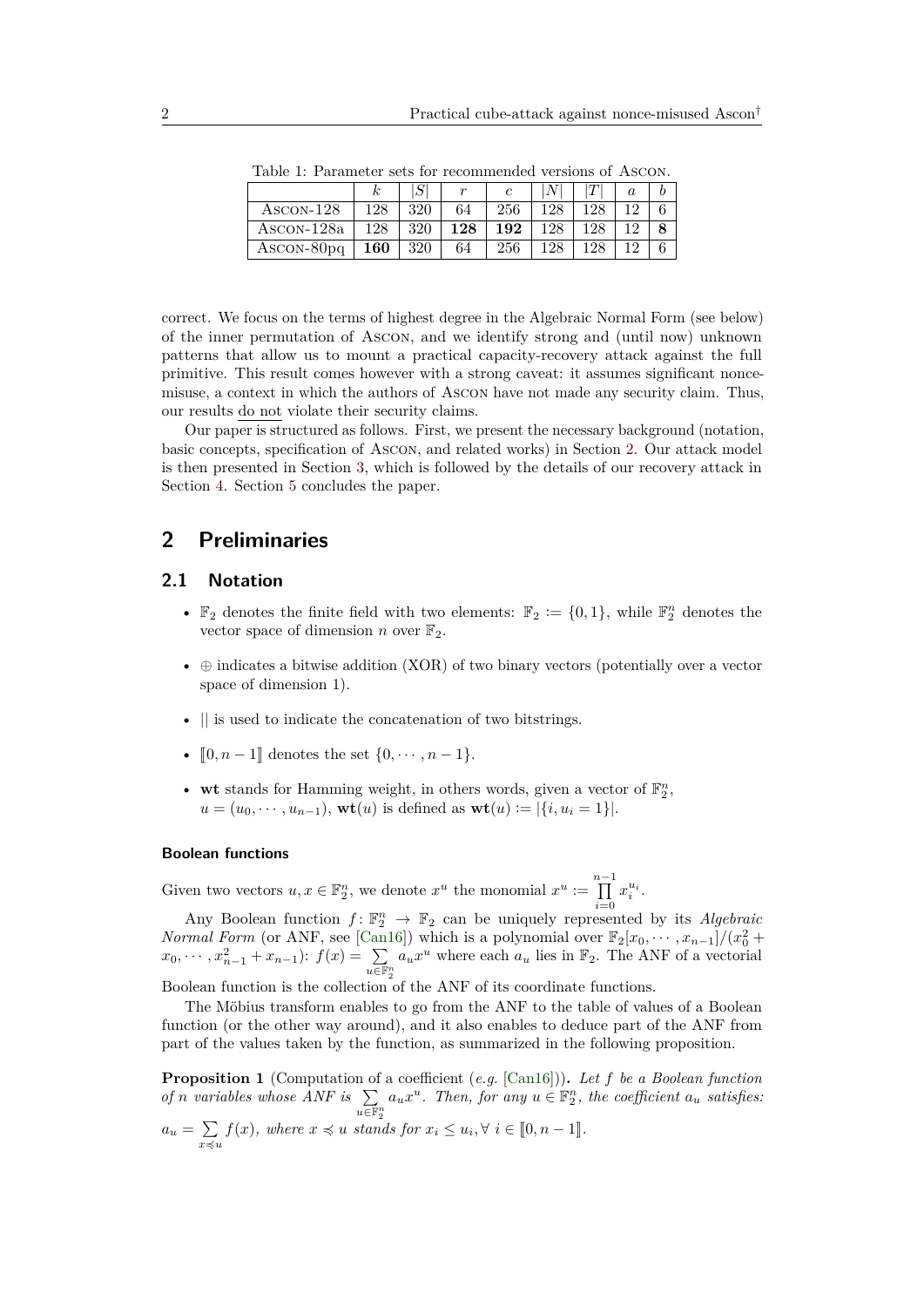#### **Keyed Boolean functions**

In the context of symmetric ciphers, it is often necessary to distinguish controllable *public variables* from inaccessible *secret variables*. We denote public variables *v<sup>i</sup>* , and use different variable names (such as  $k_i$  for key variables, or  $a_i, b_i, c_i, d_i$  for capacity variables) which will be clarified when used. With such a distinction, when a Boolean function depends on *m* public variables and *n* key variables, we prefer to look at it as  $f = \sum$  $u \overline{\in} \mathbb{F}_2^m$  $\alpha_u x^u$ , where

each  $\alpha_u$  lies in  $\mathbb{F}_2[k_0, \cdots, k_{n-1}]/(k_0^2 + k_0, \cdots, k_{n-1}^2 + k_{n-1}).$ 

For a given  $u \in \mathbb{F}_2^n$ ,  $\alpha_u$  is referred as the *coefficient of*  $x^u$ .

When referring to the degree of a Boolean function, we mean the degree in public variables:  $\deg(f) := \max\{\textbf{wt}(u), \alpha_u \neq 0\}.$ 

#### **The cube notation**

When referring to monomials in public variables, we sometimes use the usual bijection associating a monomial  $x^u$  to the set of indices  $\{i, u_i = 1\}$ . In that case, symbols such as  $C$  or  $C$  (for cube) are used to denote the set of indices.

### **2.2 Ascon**

The design of Ascon is based on the permutation-oriented Sponge Duplex mode of operation [\[BDPV12,](#page-17-4) [BDPA11a\]](#page-17-5). The authors thus mainly focused on the design of the permutation which also inherits from other well-analyzed and already-standardized designs (such as the permutation of the SHA-3 hash function [\[BDPA11b\]](#page-17-6)). Figure [1](#page-2-0) presents the AEAD encryption mode. The permutation is described below.

<span id="page-2-0"></span>

Figure 1: Ascon AEAD encryption<sup>[2](#page-2-1)</sup>.

The claimed level of security for Ascon-128 is 128 bits in terms of plaintext confidentiality and plaintext, data and nonce integrity under three hypotheses:

- 1. the single usage of each nonce;
- 2. the outputting of a decrypted plaintext only if the tag is correct;
- 3. the encryption of less than  $2^{64}$  blocks using the same key.

#### **The permutation**

The permutation p is the core element of the design and the main object we study in this document. It is built on a Substitution Permutation Network (SPN) structure: *p* is the composition of a constant addition, a non-linear substitution layer and a linear diffusion transformation:  $p = p_L \circ p_S \circ p_C$ .

<span id="page-2-1"></span><sup>&</sup>lt;sup>2</sup>All Ascon figures in this document are highly based (if not identical) on the ones found on the page of the authors [\[DEMS\]](#page-17-7) and on the TikZ for Cryptographers repository [\[Jea16\]](#page-18-1).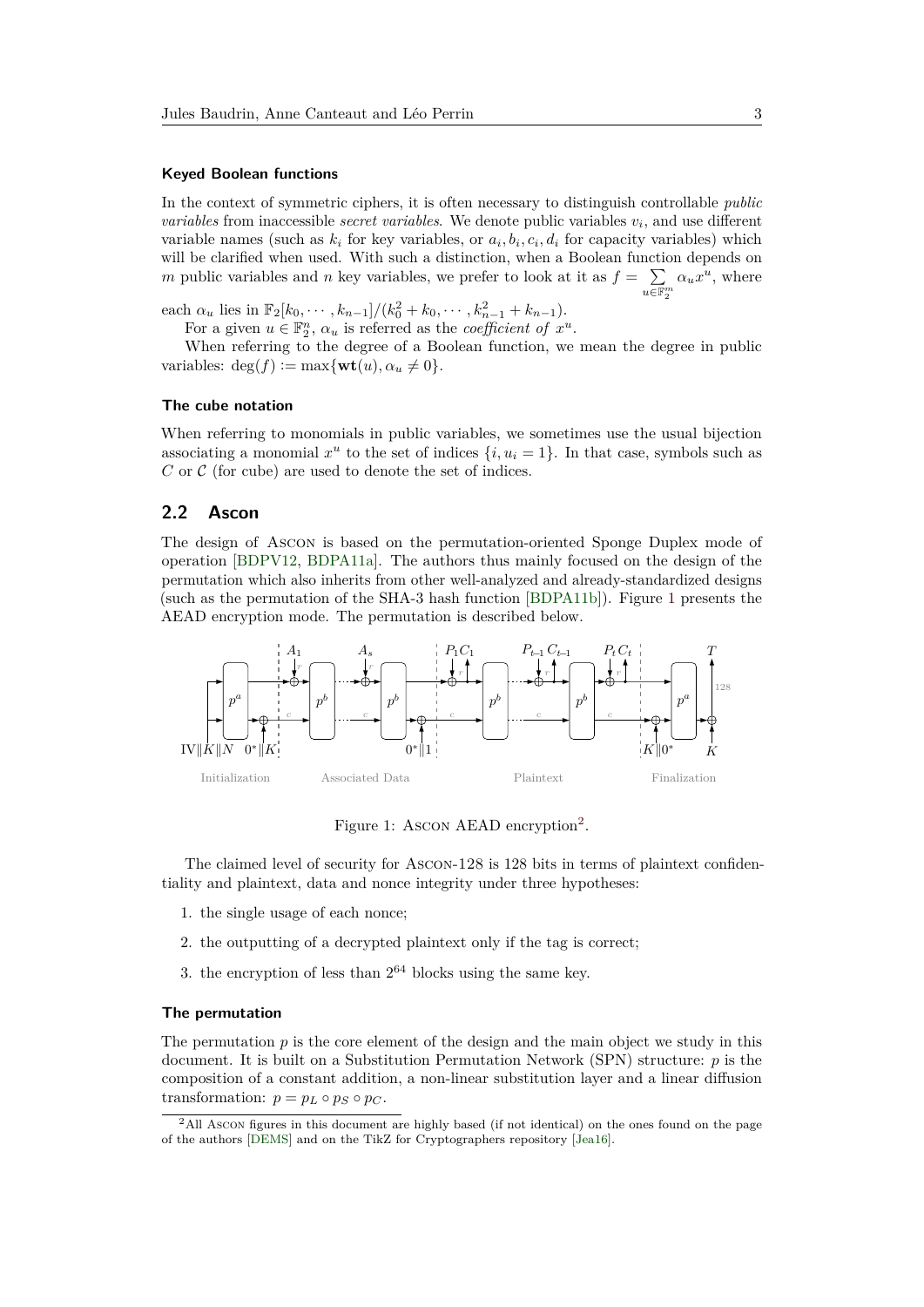For an easier understanding, the state is usually decomposed into five 64-bit words, as follows:  $S = X_0||X_1||X_2||X_3||X_4$ , where  $X_0$  is the most significant word,  $X_4$  the least one.

#### **Constant addition**

The constant adding step consists in XORing an 8-bit constant to the word *X*2. The constant only depends on the index of the current iteration. There are two different pools of constants to be used either at initialization/finalization or during encryption. They are based on incremented and decremented counters, thus easily computable.





#### **Substitution Layer**



Figure 3: The S-box layer *pS*.

<span id="page-3-0"></span>The substitution layer is made of 64 parallel calls to a single Substitution-box (S-box) on each column of the state. The S-box used in Ascon is a quadratic 5-bit permutation. Figure [4](#page-3-0) presents the algebraic normal form of the S-box in Ascon.

> $y_0 = x_4x_1 + x_3 + x_2x_1 + x_2 + x_1x_0 + x_1 + x_0$  $y_1 = x_4 + x_3x_2 + x_3x_1 + x_3 + x_2x_1 + x_2 + x_1 + x_0$  $y_2 = x_4x_3 + x_4 + x_2 + x_1 + 1$  $y_3 = x_4x_0 + x_4 + x_3x_0 + x_3 + x_2 + x_1 + x_0$  $y_4 = x_4x_1 + x_4 + x_3 + x_1x_0 + x_1$

Figure 4: Algebraic normal form (ANF) of the S-box in Ascon.

The low algebraic degree of the S-box (it is quadratic) might lead to cube attacks. This plays a crucial role in the previous cube attacks against Ascon (see Section [2.3\)](#page-4-0). It is also the case in the attack we present in Section [4.](#page-8-0)

#### **Linear layer**

The linear diffusion layer is made of five calls to five different linear functions  $\Sigma_i$  on each row of the state. For each  $i \in \{0, 1, 2, 3, 4\}$ ,  $\Sigma_i(X_i)$  is built as the XOR of the *i*<sup>th</sup> row  $X_i$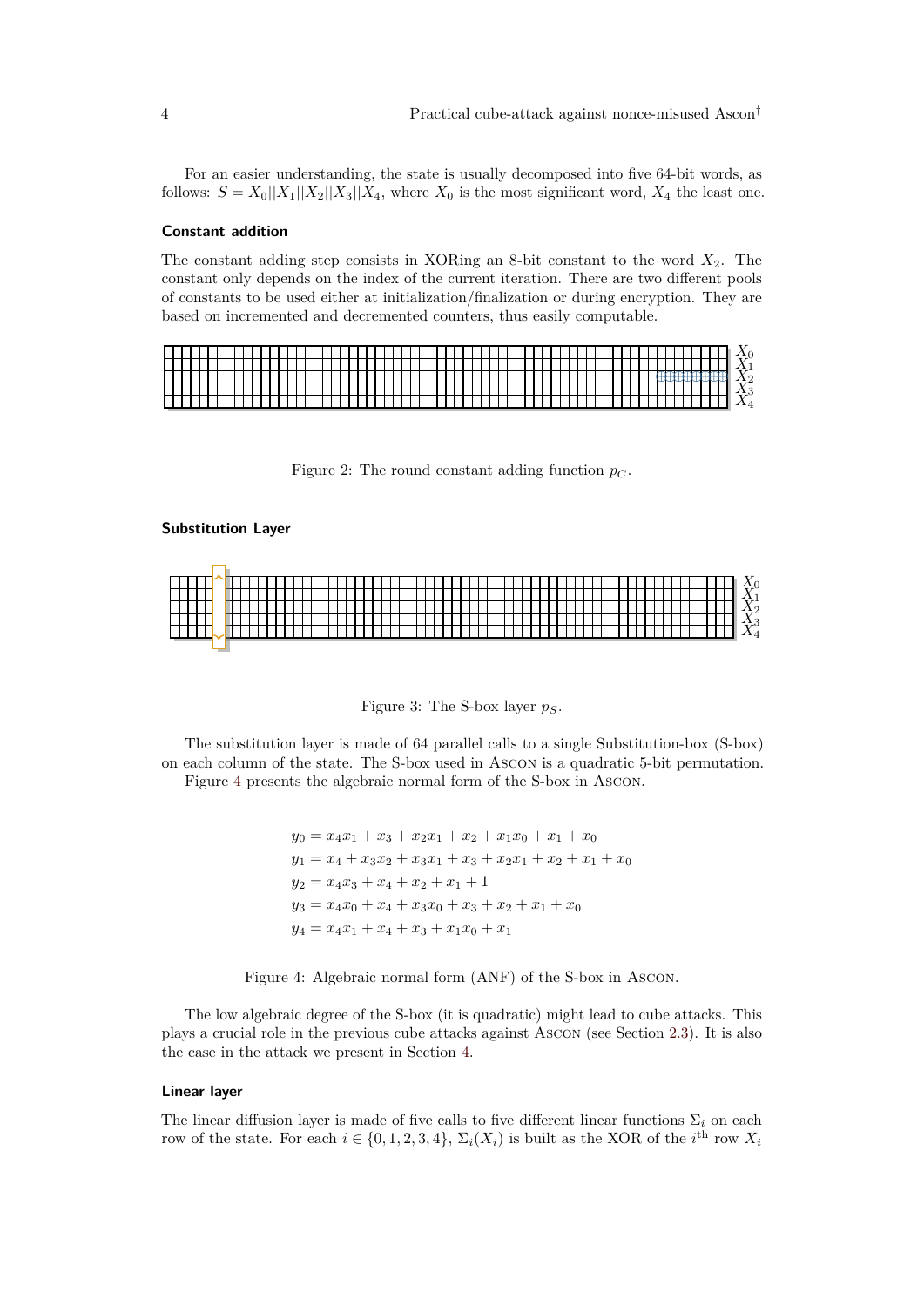with two rotated versions of itself. The indices of rotations are fixed and only depend on *i*.

|  |  |  | the control of the control of the |  |  |  |  |  |  |  |  |  |  |  |  |  |  | and the control of the control of the control of the control of the control of the control of the control of the |  |  |  |  |  |  |  |  |  |  |  |  |  |  |  | $\sim$ |           |
|--|--|--|-----------------------------------|--|--|--|--|--|--|--|--|--|--|--|--|--|--|------------------------------------------------------------------------------------------------------------------|--|--|--|--|--|--|--|--|--|--|--|--|--|--|--|--------|-----------|
|  |  |  |                                   |  |  |  |  |  |  |  |  |  |  |  |  |  |  |                                                                                                                  |  |  |  |  |  |  |  |  |  |  |  |  |  |  |  |        | ---       |
|  |  |  |                                   |  |  |  |  |  |  |  |  |  |  |  |  |  |  |                                                                                                                  |  |  |  |  |  |  |  |  |  |  |  |  |  |  |  |        | <b>TP</b> |
|  |  |  |                                   |  |  |  |  |  |  |  |  |  |  |  |  |  |  |                                                                                                                  |  |  |  |  |  |  |  |  |  |  |  |  |  |  |  |        |           |

*X*<sub>0</sub> = *X*<sub>0</sub> ⊕ (*X*<sub>0</sub> ≫ 19) ⊕ (*X*<sub>0</sub> ≫ 28) *X*<sub>1</sub> = *X*<sub>1</sub> ⊕ (*X*<sub>1</sub> ≫ 61) ⊕ (*X*<sub>1</sub> ≫ 39) *X*<sub>2</sub> = *X*<sub>2</sub> ⊕ (*X*<sub>2</sub> ≫ 1) ⊕ (*X*<sub>2</sub> ≫ 6)  $X_3 = X_3 ⊕ (X_3 ≫ 10) ⊕ (X_3 ≫ 17)$ *X*<sub>4</sub> = *X*<sub>4</sub> ⊕ (*X*<sub>4</sub> ≫ 7) ⊕ (*X*<sub>4</sub> ≫ 41)



# <span id="page-4-0"></span>**2.3 Related work**

With the point of view introduced in Section [2,](#page-1-1) it is possible to study the ANF of a symmetric cipher "coefficient-wise". In the case of Ascon, it already led to distinguishing attacks (such as *cube-testers* [\[ADMS09\]](#page-17-8) or *zero-sum distinguishers* [\[BC11\]](#page-17-9), see Table [3\)](#page-5-1). We are here interested in using this point of view to mount recovery attacks, often named *cube attacks* (see Table [2\)](#page-4-1).

| Attack                      | Target /            | Number of | Data $/$                 | Method           | Source    |  |
|-----------------------------|---------------------|-----------|--------------------------|------------------|-----------|--|
| type                        | Scenario            | rounds    | Time                     |                  |           |  |
| Key-recovery                | Initialization - NR | 5/12      | $2^{19}/2^{35}$          | Borderline cube  | [DEMS15]  |  |
| Key-recovery                | Initialization - NR | 6/12      | $2^{34}/2^{66}$          | Borderline cube  | [DEMS15]  |  |
| Key-recovery                | Initialization - NR | 5/12      | $2^{24}$                 | Conditional cube | [LDW17]   |  |
| Key-recovery                | Initialization - NR | 6/12      | $2^{40}$                 | Conditional cube | [LDW17]   |  |
| Key-recovery                | Initialization - NR | 7/12      | $2^{77.2}$ / $2^{103.9}$ | Conditional cube | [LDW17]   |  |
| $Key-recovery$ <sup>T</sup> | Initialization - NR | 7/12      | $2^{77.2}$ / $2^{77}$    | Conditional cube | [LDW17]   |  |
| Key-recovery                | Initialization - NR | 7/12      | $2^{64}$ / $2^{123}$     | Cube             | [RHSS21]  |  |
| Key-recovery <sup>T</sup>   | Initialization - NR | 7/12      | $2^{64}$<br>$/2^{97}$    | Cube             | [RS21]    |  |
| Key-recovery <sup>T</sup>   | Initialization - NR | 7/12      | $/2^{115.2}$<br>$2^{63}$ | Cube             | [RS21]    |  |
| Key-recovery                | Initialization - NM | 7/12      | $? / 2^{97}$             | Cube-like        | [LZWW17]  |  |
| State-recovery              | Encryption - NM     | 5/6       | $? / 2^{66}$             | Cube-like        | [LZWW17]  |  |
| State-recovery              | Encryption - NM     | 6/6       | $<\,2^{40}$              | Conditional cube | Section 4 |  |

<span id="page-4-1"></span>Table 2: Summary of cube-like key-recoveries and state-recoveries against Ascon.

† stands for "Weak-key subspace", NR for nonce-respecting and NM for nonce-misuse

Cube attacks were introduced by Dinur and Shamir [\[DS09\]](#page-18-6) in order to analyze cryptosystems viewed as polynomial blackboxes. The goal of the attack is to obtain, by the use of chosen *cubes* (*i.e*. sets of public variables), enough linear equations in secret variables that it becomes possible to solve the resulting system.

The attack is thus composed of two stages:

1. Firstly, the offline phase. The goal is to focus on coefficients associated to given monomials (in given output coordinates) which are (almost surely) known to be linear; either from linearity tests or theoretical arguments. Then, thanks to a complete offline access to the black-box (both public and secret variables can be set), the linear expressions can be recovered by interpolation.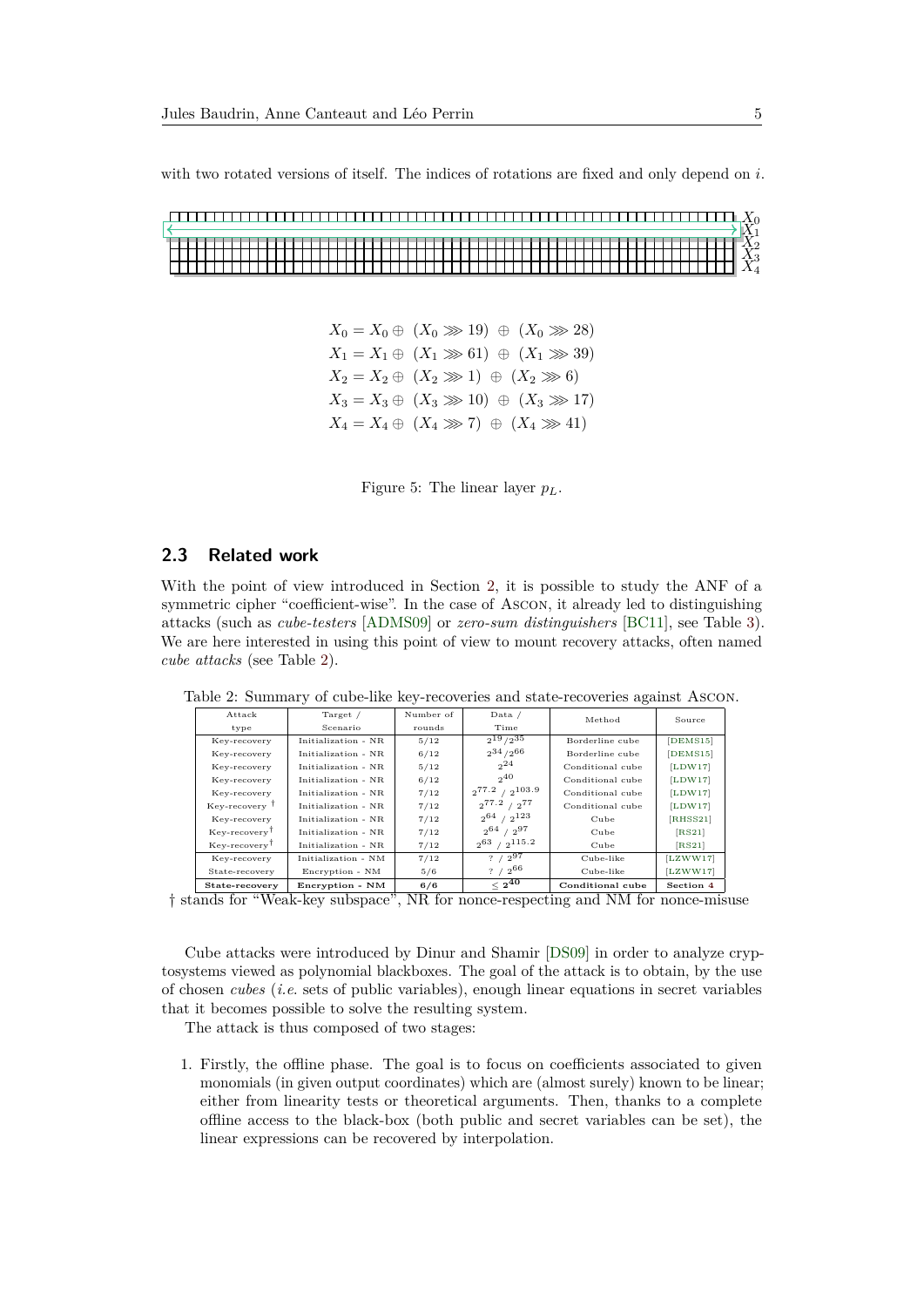<span id="page-5-1"></span>

| Attack                     | Target                | Number of | Data $/$  | Method      | Source            |
|----------------------------|-----------------------|-----------|-----------|-------------|-------------------|
| type                       | Scenario              | rounds    | Time      |             |                   |
| Distinguisher              | Permutation           | 12/12     | $2^{130}$ | Zero-sum    | [DEMS15]          |
| Distinguisher              | Initialization / NR   | 6/12      | $2^{33}$  | Cube-tester | [DEMS15]          |
| Distinguisher              | Encryption / NM       | 6/12      | $2^{33}$  | Cube-tester | [DEMS15]          |
| Distinguisher              | Initialization / NR   | 6/12      | $2^{31}$  | Cube-tester | $[{\rm RHS}$ S21] |
| $Distinguisher^{\dagger}$  | Initialization / NR   | 6/12      | $2^{17}$  | Cube-tester | [RS21]            |
| Distinguisher              | Initialization / NR   | 7/12      | 260       | Cube-tester | $[{\rm RHS}$ S21] |
| Distinguisher <sup>†</sup> | Initialization<br>NR. | 7/12      | 233       | Cube-tester | [RS21]            |

Table 3: Summary of the cube-like distinguishers against Ascon.

† stands for "Weak-key subspace", NR for nonce-respecting and NM for nonce-misuse

2. Secondly, the online phase. Its objective is to recover the actual values of the previously-targeted coefficients. This is done by querying the online oracle (a limitedaccess blackbox where only public variables can be set). Thanks to the Möbius transform (see Proposition [1\)](#page-1-2), the value of any coefficient can be recovered in this setting. Finally, with pairs of linear equations/values, an adversary can solve the system and recover (part of) the unknown bits.

Because finding linear coefficients is often highly-restrictive and/or costly, cube attacks evolved into other directions, as illustrated by the following works on Ascon.

Adapting the work [\[DMP](#page-18-7)<sup>+</sup>15] of Dinur *et al*. , Dobrauning *et al*. [\[DEMS15\]](#page-17-10) mount a cube-attack on 5 rounds of the initialization by using cubes which only depend on a small number of key bits. It enables them to recover the key in a divide-and-conquer manner but the attack is however costly to adapt to a 6-round initialization, because of the quick growth of the number of variables involved in a coefficient.

Li *et al.* [\[LDW17\]](#page-18-2) continue testing the resistance of Ascon against cube-like attacks by adapting and generalizing the conditional cube attacks against Keccak introduced by Huang *et al.* [\[HWX](#page-18-8)<sup>+</sup>17]. They search for cubes such that all the output coefficients share a linear divisor and manage to find some, without having to recover the entire expression of the coefficients. If such a common divisor exists, an adversary is able to determine its value from the output as it influences the value of the cube-sum vector. Replacing the common linear divisor by a family of linear polynomials in which lies at least one divisor for each coefficient, they adapt their 5/6-round attack to 7 rounds.

Rohit *et al*. present in their paper [\[RHSS21\]](#page-18-3) the first 7-round misuse-free key-recovery cube-attack on Ascon, reaching the limited number of 2 <sup>64</sup> encrypted blocks of data. In [\[RS21\]](#page-18-4), 7-round initializations are studied with the weak-key spaces point of view, reaching a number of encrypted blocks stricly lower than the bound imposed by the authors of Ascon.

All of the aforementioned works study the nonce-respecting scenarios and thus focus on the initialization. However, implementation errors will eventually happen and sometimes with high risk: we show in Section [4](#page-8-0) that, in the event of a lot of reuse of nonces, confidentiality is compromised.

# <span id="page-5-0"></span>**3 Nonce-misuse setting and attack model**

### **3.1 The attack model**

The nonce-misuse scenario assumes, **contrary to the recommendations of the authors**, that a key/nonce pair can be reused many times to encrypt plaintexts. In this situation, the state after initialization can be considered fixed once and for all. We also suppose that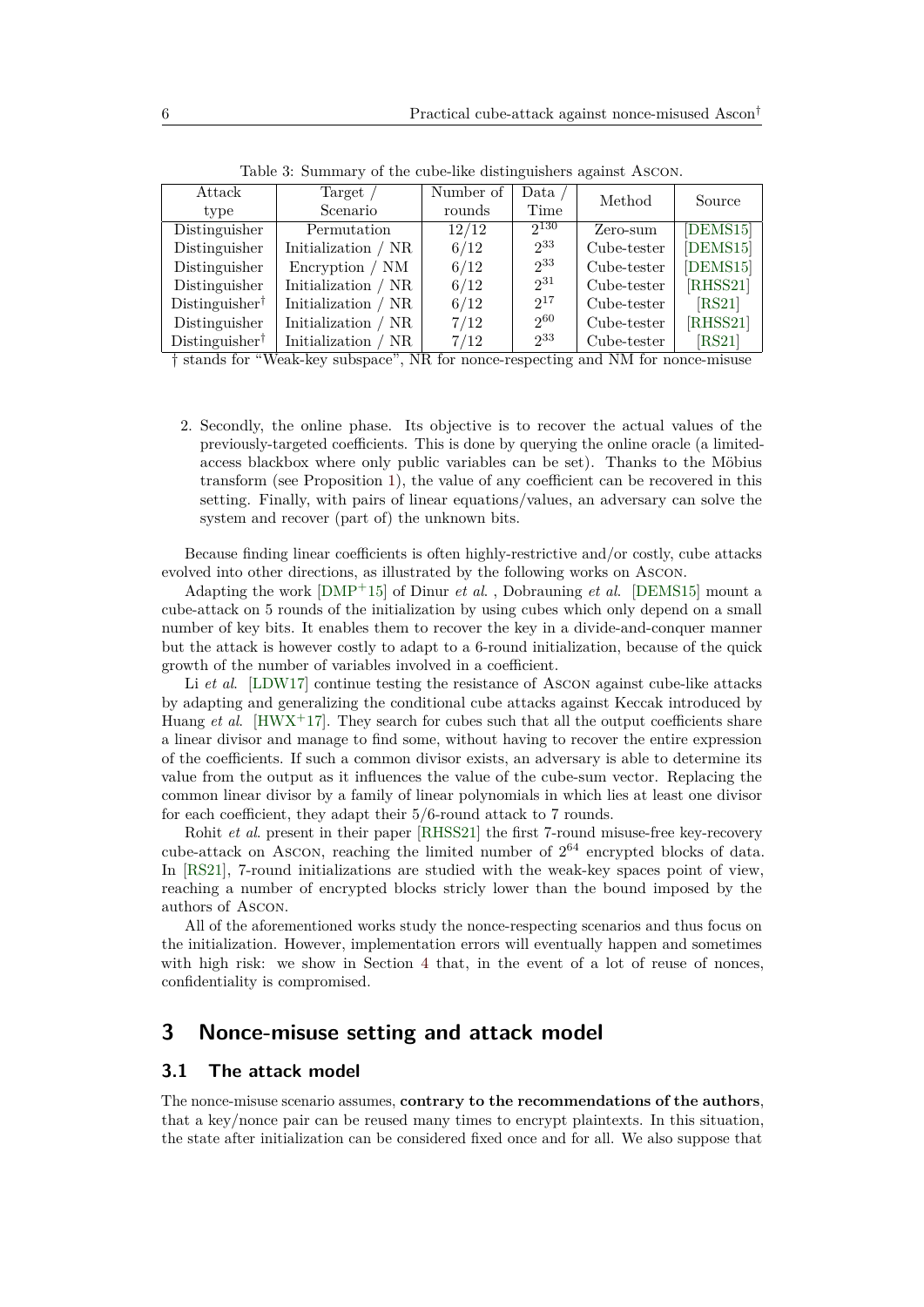<span id="page-6-0"></span>

Initialization Encryption

Figure 6: Nonce-misuse attack model.

no associated data is processed. In such a scenario, an adversary can interact with the cipher as follows:

- He can input any **chosen** block on the first row (known as the *rate*, or the outer part of the state). We can thus suppose that, each time, he asks the oracle, first to encrypt a chosen block, and then to immediately encrypt the all-zero block.
- He can recover any ciphertext associated to a chosen plaintext. He can thus omit the first ciphertext and consider the second ciphertext (associated to the all-zero block) as the output of the cipher.

Figure [6](#page-6-0) illustrates the situation.

In the nonce-misuse scenario, the goal of the adversary is to recover the *capacity*, that is, the unknown inner part of the state after initialization. If an adversary manages to recover the capacity, then confidentiality is no longer ensured: knowing the first block of associated data (as it is usually the case) as well as the capacity is sufficient to recover all the next plaintexts.

Let us note that a state-recovery does not directly enable a key-recovery (for example by going through the initialization backward) or a tag forgery (by going through the finalization): the XOR with the key at the end (resp. beginning) of the initialization (resp. finalization) prevents such attacks.

### **3.2 Properties of the nonce-misuse scenario**

Four rows of 64 bits need to be recovered. We name them, *a, b, c, d* from top to bottom.  $a_i$ , with  $i \in [0, 63]$ , (resp.  $b_i, c_i, d_i$ ) represents the *i*th bit of the first (resp. second, third and fourth) row of the enneative W<sub>0</sub> use u, to represent the *i*th controlled input bit *(i.e.*) and fourth) row of the capacity. We use  $v_i$  to represent the *i*th controlled input bit (*i.e.* the *i*th public variable). Using the point of view introduced in Section [2,](#page-1-1) we look at the ANF of a coordinate as a "keyed Boolean function":  $f = \sum$  $u \overline{\in} \mathbb{F}_2^n$  $\alpha_u v^u$  where each  $\alpha_u$  lies in

$$
\mathbb{F}_2[a_0,\cdots,d_{63}]/(a_0^2+a_0,\cdots,d_{63}^2+d_{63}).
$$

<span id="page-6-1"></span>Table 4: ANF of Column *i* after initialization (left) and after the first S-box layer (right).

| $'$ $V_i$ +       |                               |     | $(a_i + 1)\mathbf{v}_i + a_i b_i + a_i d_i + a_i + b_i + c_i$ |
|-------------------|-------------------------------|-----|---------------------------------------------------------------|
|                   |                               |     | $a_i b_i + a_i c_i + b_i c_i + a_i + b_i + c_i + d_i$         |
| $\frac{a_i}{b_i}$ |                               |     | $c_i d_i + a_i + b_i + d_i + 1$                               |
| $\,c_i\,$         | $(c_i + d_i + 1)\mathbf{v_i}$ | $+$ | $a_i + b_i + c_i + d_i$                                       |
| $d_i$             | $a_i$ $\bf{v}_i$              | $+$ | $a_i d_i + a_i + c_i + d_i$                                   |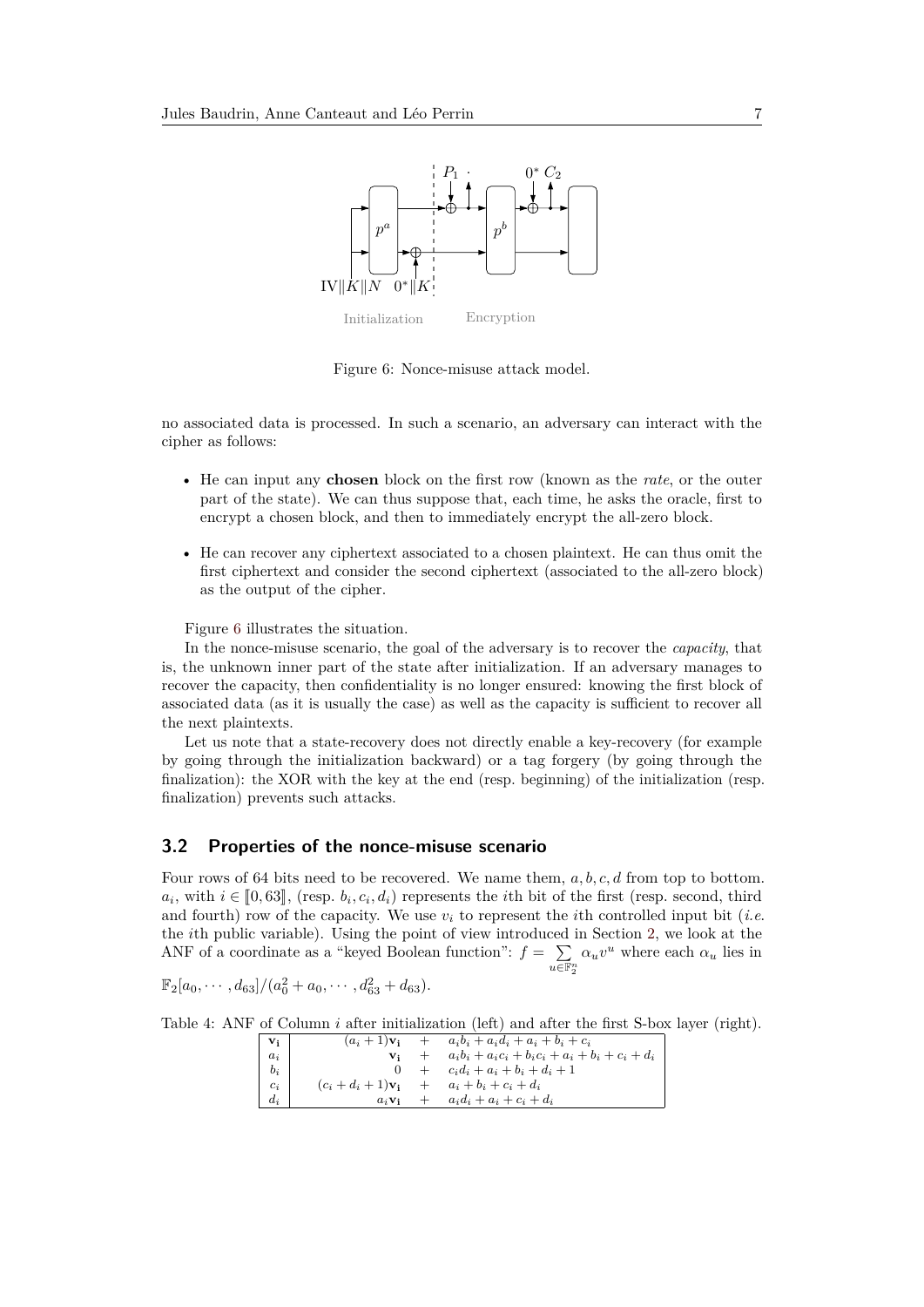<span id="page-7-0"></span>**Property 1.** In the nonce-misuse scenario, the highest degree of a monomial (in any of the 320 output coordinates) at round *t*,  $t \in [1, 6]$  is  $2^{t-1}$ . Moreover, let us suppose that a<br>bigheet degree monomial  $x^u$  appears in a coordinate:  $\alpha \neq 0$ . Then it was obtained as highest-degree monomial  $v^u$  appears in a coordinate:  $\alpha_u \neq 0$ . Then, it was obtained as one or more products of two highest-degree terms one round before.  $\alpha_u$  can then be seen as a sum, each term of the sum being a product of two coefficients of highest-degree terms one round before.

Property [1](#page-7-0) is a consequence of the fact that, during the first S-box layer, no public variable is multiplied with another public variable, as public variables are input row-wise, while the S-box is applied column-wise. So after one round the highest-degree is still 1. Afterwards, the bound doubles at each round because the S-box is quadratic.

<span id="page-7-1"></span>**Corollary 1.** Let  $\alpha_u$  be the coefficient of  $v^u$  in any output coordinate after round *t*. Let *us suppose that*  $\mathbf{wt}(u) = 2^{t-1}$ . Then,  $\alpha_u$  *can be viewed as a sum of products of*  $2^{t-1}$ *coefficients of degree-1 terms after one round.*

Because all the coefficients of degree-1 terms after one round are either linear in unknown variables or constant, Corollary [1](#page-7-1) gives an immediate upper-bound on the degree in the unknown variables of  $\alpha_u$ :  $2^{t-1}$ .

Moreover, by looking at the ANF after the first S-box layer given in Table [4,](#page-6-1) we observe that each product appearing in a coefficient associated to a term of degree 1 after one round has the following structure:

$$
\prod_{i,u_i=1} \ell_i \text{ , where } \ell_i \in \{a_i \oplus 1, 1, c_i \oplus d_i \oplus 1, a_i\}.
$$

We denote  $e_i := c_i \oplus d_i \oplus 1$  for any  $i \in [0, 63]$ .<br>In particular, targeting highest degree subg

In particular, targeting highest-degree cube can only enable the recovery of the bits of *a* and  $e := c \oplus d$ . If we want to recover *b*, *c* or *d*, sub-leading terms can be used. We study those using the following property (and its corollary).

**Property 2.** In the nonce-misuse scenario, a sub-leading monomial (in any of the 320 output coordinates) at round *t*,  $t \in [1, 6]$  has degree  $2^{t-1} - 1$ . Moreover, let us suppose that a sub-leading monomial  $v^u$  appears in a coordinate:  $\alpha_u \neq 0$ . Then, it was obtained as one or more products of one of the following forms:

- a product of two highest-degree terms one round before sharing a public variable as common divisor, or
- a product of a highest-degree term and a sub-leading term one round before.

 $\alpha$ <sup>*u*</sup> can then be seen as a sum, each term of the sum being either a product of two coefficients of highest-degree terms or a product of one coefficient of highest-degree term by one coefficient of a sub-leading term one round before.

<span id="page-7-3"></span>**Corollary 2.** Let  $\alpha_u$  be the coefficient of  $v^u$  in any output coordinate after round *t*. Let *us suppose that*  $\mathbf{wt}(u) = 2^{t-1} - 1$ . Then,  $\alpha_u$  can be viewed as a sum of products of  $2^{t-1}$ *coefficients of terms after the second constant addition*[3](#page-7-2) *, each product having one of the following forms:*

- *a product of* 2 *t*−1 *coefficients of terms of degree 1 (among the* 2 *t*−1 *terms of degree 1, two are identical, but the two respective coefficients may differ), or*
- *a product of one constant term and*  $2^{t-1} 1$  *coefficients of terms of degree 1.*

<span id="page-7-2"></span><sup>3</sup>Four constant terms (after the first linear layer) are flipped by the second constant addition.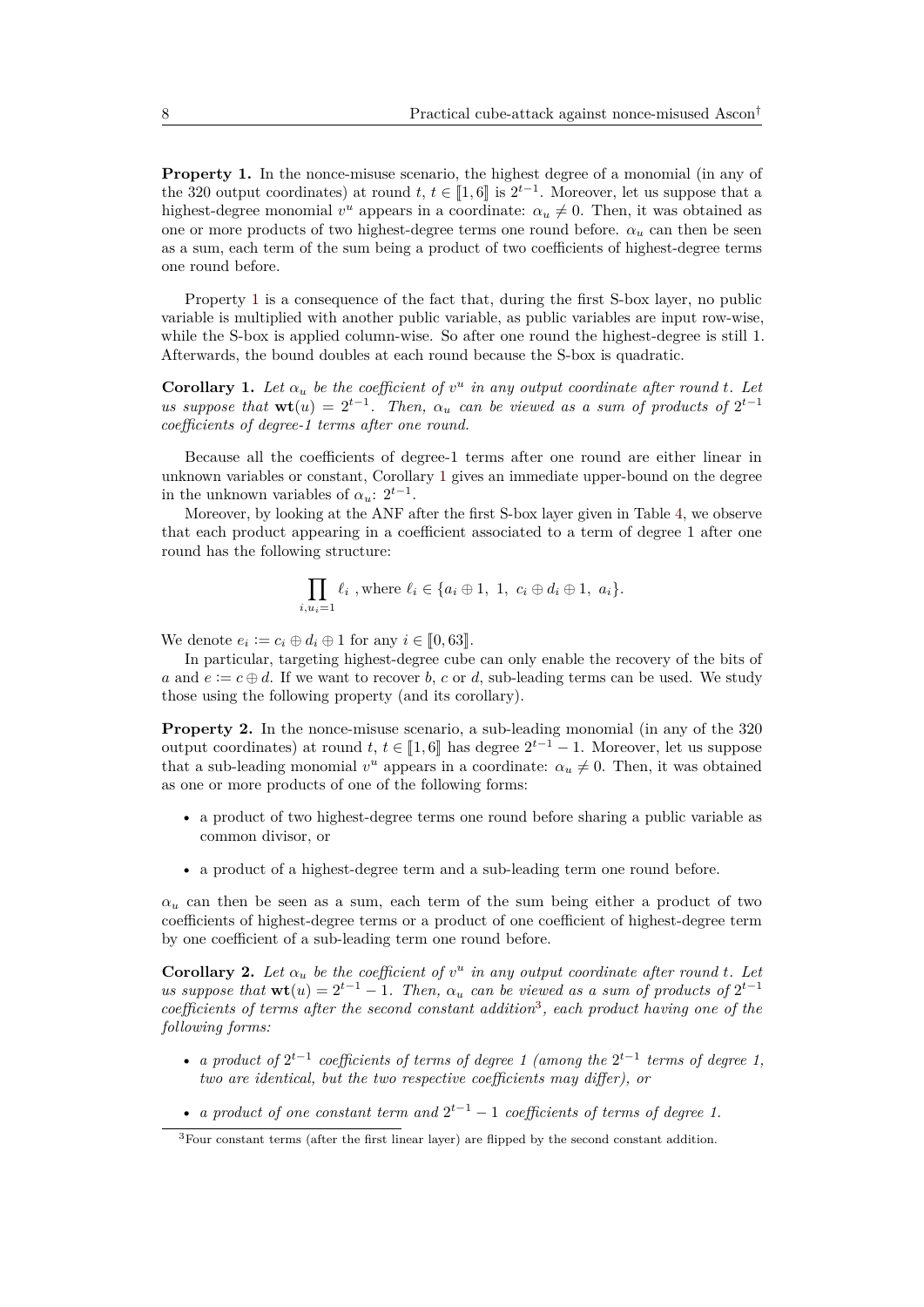From there, because the coefficients of highest-degree and sub-leading terms only depend on the coefficients of highest-degree and sub-leading terms after the first linear layer or after the second constant addition, we observe that only the first two constant additions can influence them; the others can thus be omitted. The first addition occurs just after initialization, flipping four unknown bits. Recovering those bits or their flipped values being equivalent, we can omit the first addition (at the (null) cost of flipping four recovered bits).

The situation for highest-degree terms is then completely cyclic, as stated in Property [3.](#page-8-1)

<span id="page-8-1"></span>**Property 3** (Rotation invariance)**.** Let us consider the nonce-misuse scenario with the first constant addition being omitted. Let us suppose that  $\alpha_u v^u$  appears in the ANF of the *j*th output coordinate of Row *i* at round *t*, and that  $\mathbf{wt}(u) = 2^{t-1}$ .

Then, for any  $k \in [0, 63]$ ,  $\beta_{\tilde{u}}v^{\tilde{u}}$  appears in the ANF of the  $(j+k)th^4$  $(j+k)th^4$  output coordinate of Row *i* at round *t*; where  $\tilde{u}_i = 1 \iff u_{i-k} = 1$  and  $\beta_{\tilde{u}}$  is built, based on  $\alpha_u$ , by shifting all the indices of the variables by *k* modulo 64.

Finally, the second constant addition flips four constant terms after the first linear layer. It can thus influence the coefficients of sub-leading terms. However, it is easy to keep track of this influence, as we will see later.

# <span id="page-8-0"></span>**4 Capacity-recovery attack against the full encryption**

The attack we propose is made of three steps. All of the steps are based on the same principle: targeting chosen cubes for their particular properties, and then, recovering information about the capacity from the computation of the corresponding cube-sums. However, depending on the stage, the properties we look for are different.

The choice of cubes in the first stage is independent from the capacity, unlike the two remaining stages in which choices are made depending on the information we have already recovered.

The attack we present is thus an **adaptative chosen-plaintext attack** against nonce-misused Ascon.

# **4.1 First step: Recovering most of the bits** *a<sup>i</sup>* **and** *e<sup>i</sup>*

In this first step, our goal is to recover most of the bits *a<sup>i</sup>* and *e<sup>i</sup>* by targeting cubes of size 32. Those are the only bits present in the coefficients of any monomial of degree 32 (see Corollary [1\)](#page-7-1).

To do so, following Li, Dong & Wang's lead [\[LDW17\]](#page-18-2), we mount a conditional cube attack. In their paper, they look for cubes such that all the coefficients (in the output coordinates) share a linear common divisor *ℓ* (only dependent on unknown variables):  $f_i = \ell \tilde{f}_i$  for all  $i \in [0, 63]$ .

Here, we focus on a slightly weaker property: we look for cubes such that all the coefficients can be written as:  $f_i = \ell_1 F_{i,\ell_1} + \ell_2 F_{i,\ell_2}$ , where  $\ell_1$  and  $\ell_2$  are linear polynomials (in unknown variables).

In order to find such cubes, we study the first two rounds of Ascon.

In the nonce-misuse setting and after one round, monomials of degree 1 (in public variables) have different coefficients depending on the row they appear on: either  $a_i \oplus 1, 1$ ,  $e_i$  or  $a_i$  (see Table [4\)](#page-6-1). After  $L_1$  (the first linear layer), the situation is similar because  $p_L$ is applied row-wise. Proposition [2](#page-8-3) follows immediately.

<span id="page-8-3"></span>**Proposition 2.** Let us fix a pair of indices  $(i_0, i_1)$ . Let us suppose that all  $v_{i_0}v_{i_1}$  present *in the ANF after*  $S_2$ *, are obtained through multiplications of some*  $v_i$ <sub>*i*</sub> *present in the ANF* 

<span id="page-8-2"></span><sup>4</sup>The addition is computed modulo 64.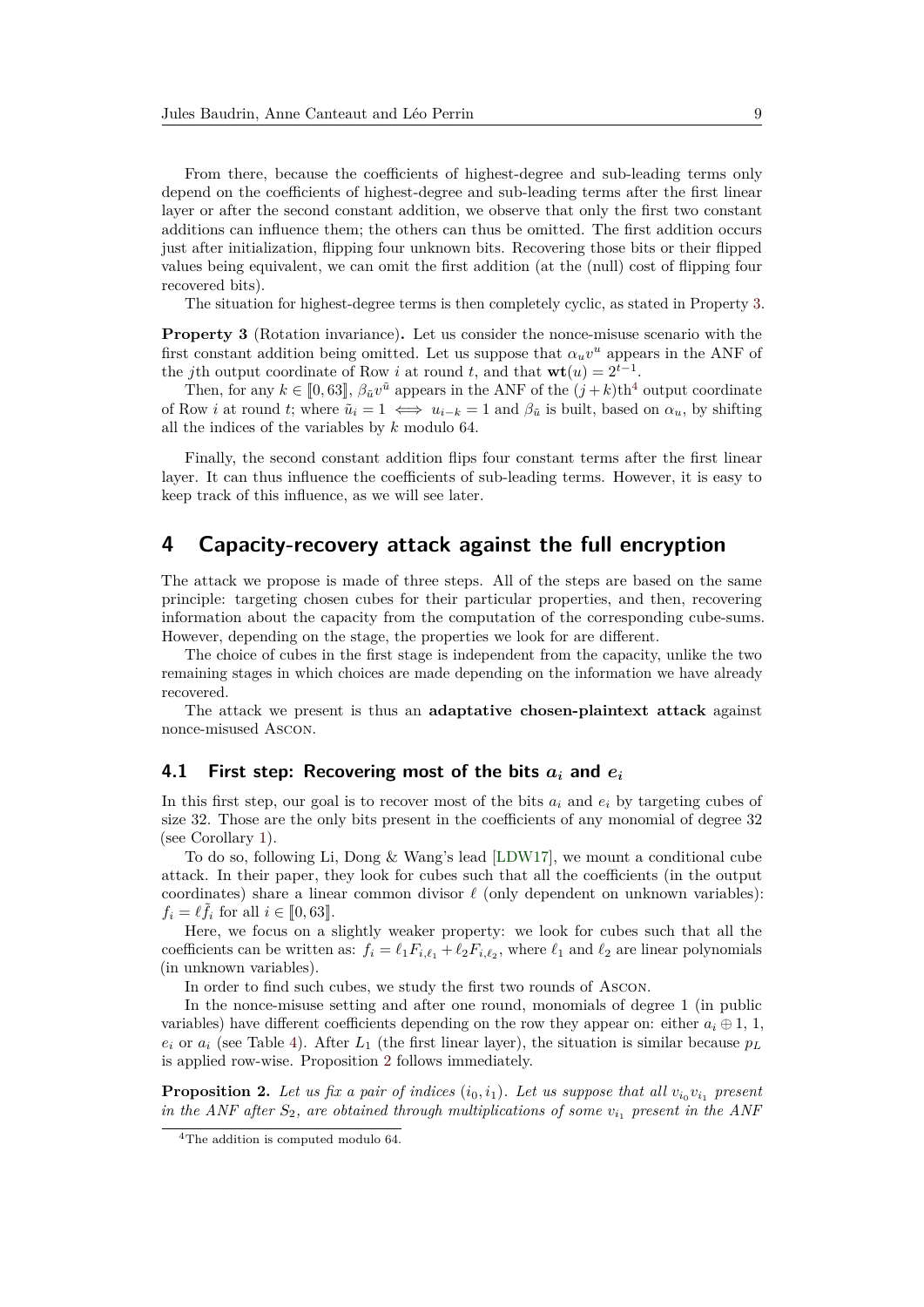*after one round by some*  $v_{i_0}$  *coming only from Row* **j**. Then, all the coefficients of *monomials*  $v_{i_0}v_{i_1}$  present in the ANF after 2 rounds share the only coefficient of  $v_{i_0}$  on *Row j after*  $L_1$  *as common divisor: either*  $a_{i_0} \oplus 1$ , 1,  $e_{i_0}$  *or*  $a_{i_0}$ , *depending on j*.

The situation for highest-degree terms being completely cyclic in this setting (see Proposition [3\)](#page-8-1), we fix  $v_0$  to play the role of  $v_{i_0}$  in Proposition [2.](#page-8-3)  $v_0$  is referred as the *primary* variable.<sup>[5](#page-9-0)</sup> We can now split the 63 remaining variables into five disjoint sets  $\mathcal{S}_1, \mathcal{S}_2, \mathcal{S}_3, \mathcal{S}_4, \mathcal{S}_5$ :

- 1.  $S_1$  contains the variables  $v_i$  that are only multiplied by some  $v_0$  which was present on **Row 0** after  $L_1$ . If  $v_i$  belongs to this set, all coefficients of all  $v_0v_i$  (present<sup>[6](#page-9-1)</sup>) after  $S_2$  share  $a_0 \oplus 1$  as a common divisor.
- 2.  $S_2$  contains the variables  $v_i$  that are **only** multiplied by some  $v_0$  which was present on **Row** 4 after  $L_1$ . If  $v_i$  belongs to this set, all coefficients of all  $v_0v_i$  (present) after  $S_2$  share  $a_0$  as a common divisor.
- 3.  $S_3$  contains the variables  $v_i$  that are **only** multiplied by some  $v_0$  which was present on **Row 3** after  $L_1$ . If  $v_i$  belongs to this set, all coefficients of all  $v_0v_i$  (present) after  $S_2$  share  $e_0$  as a common divisor.
- 4.  $S_4$  contains the  $v_i$  that are **not multiplied** by any  $v_0$  during  $S_2$ .
- 5.  $S_5$  contains the remaining variables, that is, the ones that, either are multiplied by some  $v_0$  coming only from Row 1, or by some  $v_0$  coming from multiples rows.

<span id="page-9-2"></span>In Table [5](#page-9-2) are stored the sets  $S_1, S_2, S_3, S_4, S_5$ . The indices of the variables in each set are deduced by shifting (modulo 64) the index of the primary variable by the offsets given.

| Set                        | Size          | Offsets (relative to the primary variable)                                                          |
|----------------------------|---------------|-----------------------------------------------------------------------------------------------------|
| $S_1$                      | 6             | 9, 12, 18, 19, 21, 28                                                                               |
| $\overline{\mathcal{S}}_2$ | -5            | 7, 24, 41, 43, 52                                                                                   |
| $\mathcal{S}_3$            | $\frac{5}{2}$ | 17, 35, 40, 46, 55                                                                                  |
| $S_4$                      | 22            | $1, 4, 5, 6, 8, 14, 15, 16, 26, 27, 30, 34,$<br>37, 38, 48, 49, 50, 56, 58, 59, 60, 63              |
| $\mathcal{S}_5$            | -25           | 2, 3, 10, 11, 13, 20, 22, 23, 25, 29, 31, 32, 33,<br>36, 39, 42, 44, 45, 47, 51, 53, 54, 57, 61, 62 |

Table 5: The sets  $S_i$ .

Now, in order to build a cube of size 32, 31 indices have to be chosen, as we already selected  $v_0$ .

<span id="page-9-3"></span>**Proposition 3.** Let S' be a subset of  $S_1 \cup S_3 \cup S_4$ . Let  $f_i$  be the coefficient associated *to the monomial*  $M = \prod$  $\prod_{j \in \{0\} \cup S'} v_j$  *in the ith output coordinate after 6 rounds (i* ∈ [0*,* 63]). *Then,*  $f_i$  *can be written as*  $f_i = (a_0 \oplus 1) f_{a,i} + e_0 f_{e,i}$ .

*Proof.* According to Corollary [1,](#page-7-1) a coefficient associated to a degree-32 monomial after 6 rounds can be seen as a sum of products of coefficients of degree-2 monomials after 2 rounds. For a coefficient associated to *M*, in each of these products, exactly one coefficient of degree 2 corresponds to a coefficient associated to a term  $v_0v_i$  with  $i \in S'$  which was present after 2 rounds. But according to the choice of variables, all the coefficients of terms  $v_0v_i$  with  $i \in S'$  are either divisible by  $a_0 + 1$  or  $e_0$ . The result follows immediately.  $\Box$ 

<span id="page-9-1"></span><span id="page-9-0"></span> $5$ Everything can be applied to another choice of primary variable by simply shifting all the indices.

<sup>&</sup>lt;sup>6</sup>We can generalize by saying that  $a_0 \oplus 1$  is a factor of all the coefficients of all  $v_0v_i$ , not only the non-null coefficients, as  $a_0 \oplus 1$  also divides 0.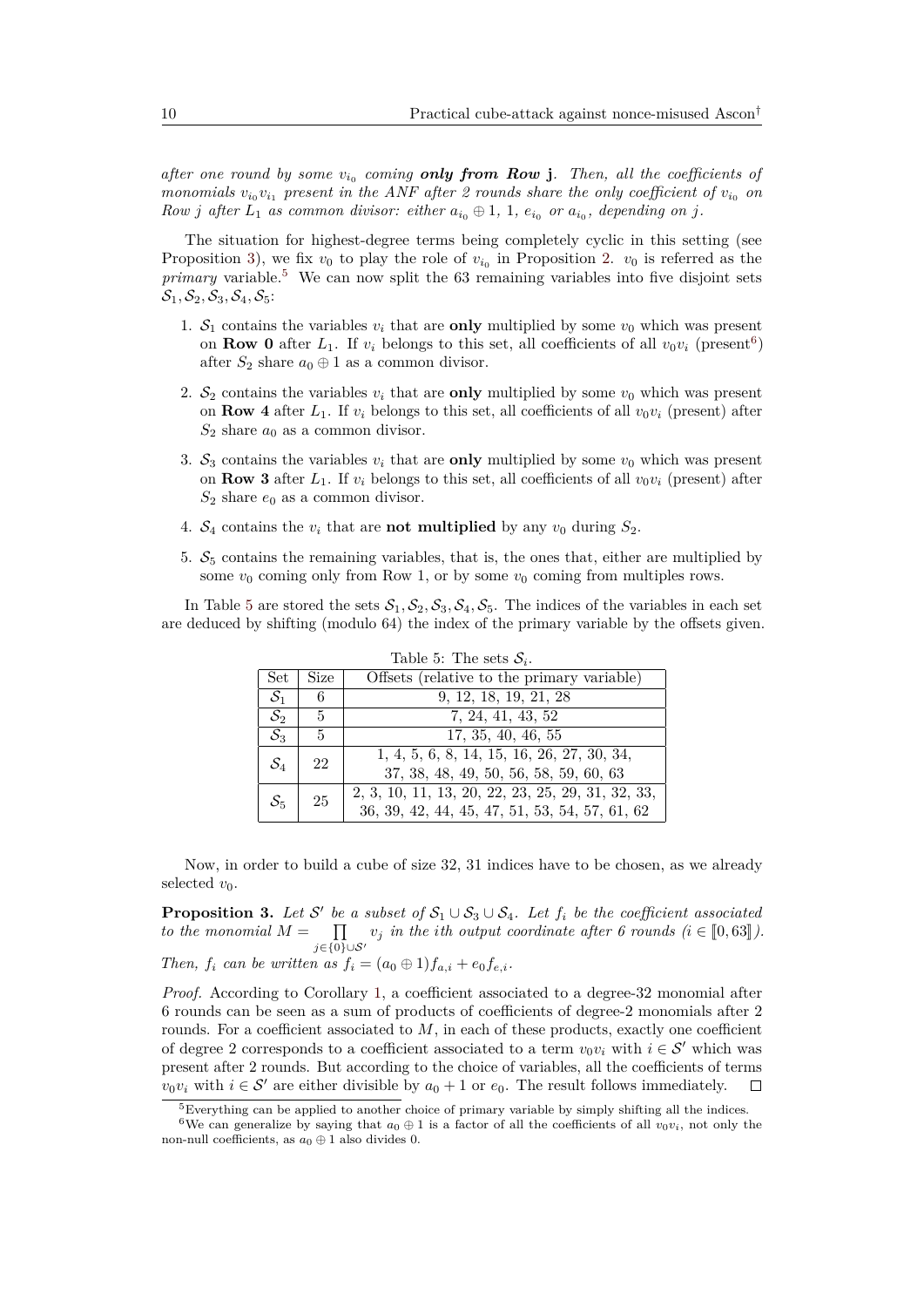*Remarks* 1*.*

- 1. With the same reasoning, we cannot find a cube of size 32 and guarantee that all the coefficients share a common divisor. Indeed  $|\mathcal{S}_4 \cup \mathcal{S}_i| < 31$  for any  $j \in \{1, 2, 3\}.$
- 2. Interestingly, this can however be done when looking at round-reduced initializations. For example, cube  $C_1(t)$ , which is presented in Section 4 and in Table 7 of [\[LDW17\]](#page-18-2), have a linear factor which comes from such a choice of variables.

By changing the sets in which we choose the remaining variables, we obtain a similar result.

<span id="page-10-0"></span>**Proposition 4.** Let S' be a subset of  $S_2 \cup S_3 \cup S_4$ . Let  $f_i$  be the coefficient associated to *monomial*  $M = \prod$ *j*∈{0}∪S′ *v<sup>j</sup> in the ith output coordinate after 6 rounds. Then, f<sup>i</sup> can be written as*  $f_i = \mathbf{a_0} \tilde{f}_{a,i} + e_0 \tilde{f}_{e,i}$ .

In Ascon, when computing a cube-sum, a cube-sum vector of size 64 is obtained. It corresponds to the 64 cube-sums associated to a fixed monomial, for each output coordinate. With a choice of cube corresponding to Proposition [3,](#page-9-3) we can sometimes recover information about the capacity without having to compute the exact polynomial expressions of the 64 coefficients. Indeed, if the corresponding cube-sum vector is not the zero vector, then we are assured that  $a_0 \oplus 1 = 1$  or  $e_0 = 1$ .

However *in theory*, without further studying  $f_{a,i}, f_{e,i}$  for all  $i \in [0, 63]$ , we can only use the aforementioned property.

But, *in practice*, we can learn a lot more from the value of the cube-sum vector. Indeed, our experimental trials show that, when  $a_0 \oplus 1 = 1$  or  $e_0 = 1$ , the cube-sum vector is (almost) never all-zero. This means that a "practical reciprocal" can be used and thus enables to recover information about the capacity more often than with the theoretical argument only.

#### **4.1.1 Choosing the cubes**  $C_1$  **and**  $C_2$  **and fixing our main assumptions**

In order to mount the first stage of our attack and recover most of the bits  $a_i$  and  $e_i$ , we only need two cubes,  $C_1$  and  $C_2$ , respectively chosen according to Propositions [3](#page-9-3) and [4.](#page-10-0)

In Table [7](#page-10-1) we give the indices of the variables of the cubes  $C_1$  and  $C_2$ .

It has to be observed that the choices of variables were not done in order to obtain some particular results. Rather, it was done using the following algorithm.

- 1. Take the primary variable  $v_0$ .
- 2. Take the 22 variables of  $S_4$ .
- 3. Take the 5 variables of  $S_3$ .
- 4. Take the remaining 4 variables in  $S_1$  for  $C_1$  (resp in  $S_2$  for  $C_2$ ) in ascending order.

<span id="page-10-1"></span>

| Cube            | Primary<br>variable | $\mathcal{S}_1$  | $\mathcal{S}_2$ | $\mathcal{S}_3$       |                                                                                        | $\mathcal{S}_5$ |
|-----------------|---------------------|------------------|-----------------|-----------------------|----------------------------------------------------------------------------------------|-----------------|
| C <sub>1</sub>  |                     | 9, 12,<br>18, 19 |                 | 17, 35, 40,<br>46, 55 | 1, 4, 5, 6, 8, 14, 15, 16, 26, 27, 30,<br>34, 37, 38, 48, 49, 50, 56, 58, 59, 60, 63   |                 |
| $\mathcal{C}_2$ |                     |                  | 7, 24,<br>41.43 | 17, 35, 40,<br>46, 55 | $1, 4, 5, 6, 8, 14, 15, 16, 26, 27, 30,$<br>34, 37, 38, 48, 49, 50, 56, 58, 59, 60, 63 |                 |

Table 7: Cubes  $C_1$  and  $C_2$ .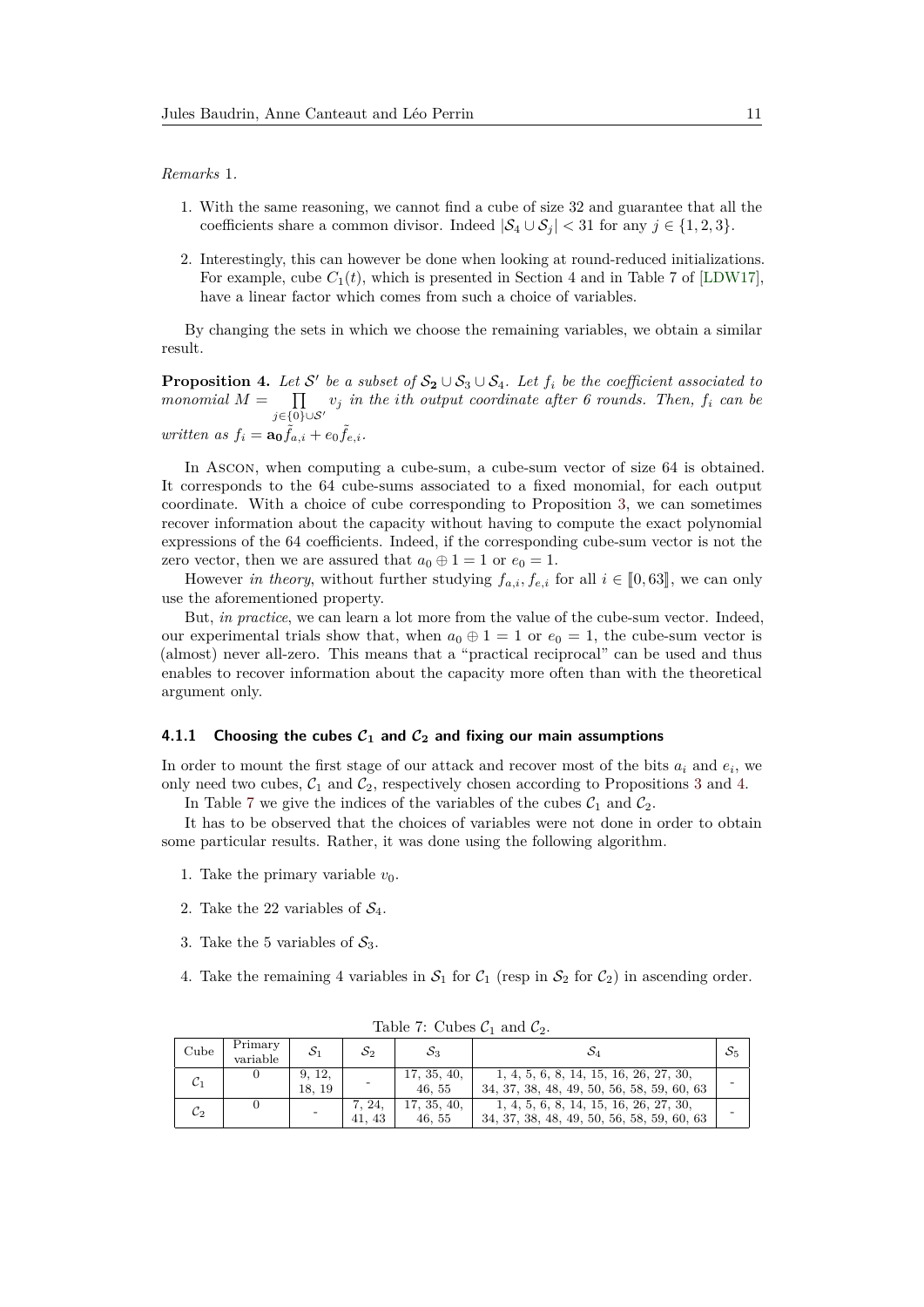We did not study other choices of cubes, as those ones are enough to mount the first step of our capacity-recovery attack. However, we do not expect other choices corresponding to Proposition [3](#page-9-3) or [4](#page-10-0) to behave in a drastically different manner.

Now that  $C_1$  and  $C_2$  are fixed, and before explaining the first stage of our attack, we state the assumptions under which the attack is based, present the experimental results obtained and specify why those results underpin our hypotheses.

<span id="page-11-1"></span>**Assumption 1.** *Let us consider the nonce-misuse scenario. Let us suppose that the cube-sum associated to the cube*  $C_1$  *(see Table [7\)](#page-10-1) is the zero vector. Let us suppose that we guess that*  $a_0 \oplus 1 = 0$  *and*  $e_0 = 0$ *. Then, the probability of making a wrong guess is negligible.*

<span id="page-11-3"></span>**Assumption 2.** *Let us consider the nonce-misuse scenario. Let us suppose that the cube-sum associated to the cube*  $C_2$  *(see Table [7\)](#page-10-1) is the zero vector. Let us suppose that we guess that*  $a_0 = 0$  *and*  $e_0 = 0$ *. Then, the probability of making a wrong guess is negligible.* 

#### **4.1.2 Underpinning our assumptions**

In order to support our assumptions, we present and comment the experimental results we obtained.

<span id="page-11-0"></span>**Observation 1.** *Let us consider the following experiment: take a random capacity, then compute the cube-sum vector associated to the cube*  $C_1$ .

*If the cube-sum vector is all-zero, then guess that*  $a_0 \oplus 1 = 0$  *and*  $e_0 = 0$ *. If the cube-sum is not null, do not guess anything.*

*Our experiment gave the following results: 4000 capacities were tested. A guess was made about*  $\frac{1}{4}$ <sup>th</sup> *of the time (1037/4000) and* 100% *of the guesses were actually right.* 

Observation [1](#page-11-0) suggests that it is possible to detect each time that  $a_0 \oplus 1 = 0$  and  $e_0 = 0$ . But, more importantly, it raises no false-detection under Assumption [1.](#page-11-1)

Observation [2](#page-11-2) gives a similar result for the cube  $C_2$ .

<span id="page-11-2"></span>**Observation 2.** *Let us consider the following experiment: take a random capacity, then compute the cube-sum vector associated to the cube*  $C_2$ *.* 

*If the cube-sum vector is all-zero, then guess that*  $a_0 = 0$  *and*  $e_0 = 0$ *. If the cube-sum is not null, do not guess anything.*

*Our experiment gave the following results: 4000 capacities were tested. A guess was made about*  $\frac{1}{4}$ <sup>th</sup> *of the time (1002/4000) and* 100% *of the guesses were actually right.* 

Without having access to the algebraic expression of any of the polynomials *fa,i*, *fe,i*,  $\tilde{f}_{a,i}, \tilde{f}_{e,i}$ , it is hard (if not impossible) to guarantee that an all-zero cube-sum vector for  $C_1$  implies  $a_0 = 1$  and  $e_0 = 0$  (or  $a_0 = 0$  and  $e_0 = 0$  for  $C_2$ ). However, our experiments show that an all-zero cube-sum vector has a really low probability of happening if  $a_0 = 0$ or  $e_0 = 1$  (or  $a_0 = 1$  or  $e_0 = 1$  for  $C_2$ ). In Figure [7,](#page-12-0) we present the distribution of the Hamming weights of the cube-sum vectors for random capacities, depending on the cube tested and the actual values of the targeted bits of the capacity. We compare them to the probability mass function of a binomial distribution with parameters  $n = 64$ ,  $p = 0.5$ .

Overall, we observe, when the values of the bits are not the targeted values, that the cube-sum is never all-zero. More importantly, we observe that the distributions of the Hamming weights of the vectors, when  $(a_0, e_0)$  is not equal to the targeted pair of values, behave as the distribution of the Hamming weights of random vectors: they seem to follow a binomial distribution with parameters  $n = 64$ ,  $p = 0.5$ . In particular, they have an average around half of the size of the vector, namely, 32 and a low variance around it. The observation of these bell-shaped plots is actually due to another observation made on the batches of cube-sum vectors.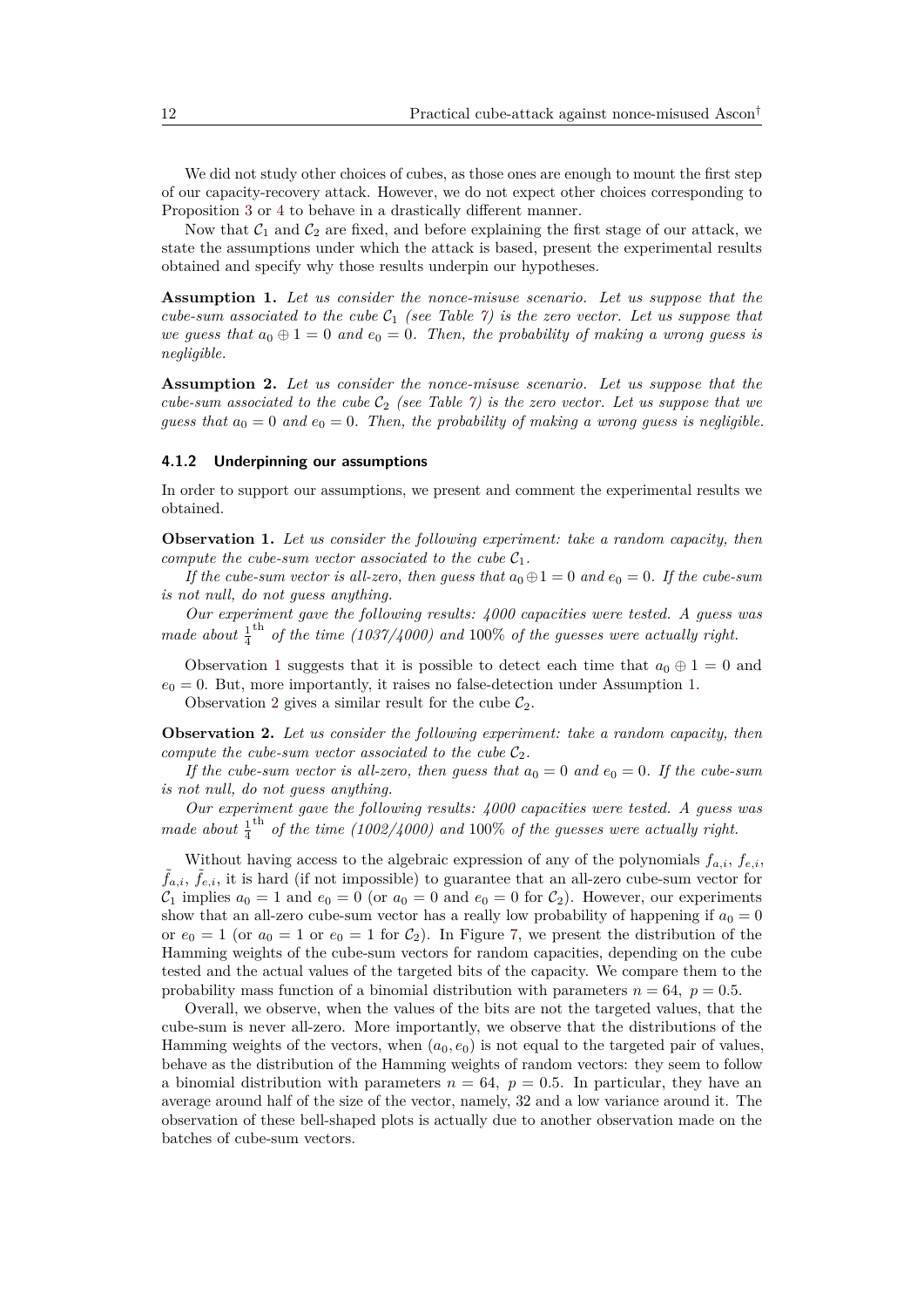<span id="page-12-0"></span>

Figure 7: Distribution of the Hamming weight of cube-sum vectors for  $C_1$  (left) and  $C_2$ (right) depending on the values of  $a_0/e_0$ , for 4000 capacities chosen uniformly at random.

<span id="page-12-2"></span>**Observation 3.** *Let us consider the experiments described in Observations [1.](#page-11-0) Let us* suppose that  $(a_0, e_0) \neq (1, 0)$ *. Then, the probability of each bit of the vector to be set is about*  $\frac{1}{2}$ *.* 

<span id="page-12-3"></span>**Observation 4.** *Let us consider the experiments described in Observations [2.](#page-11-2) Let us suppose that*  $(a_0, e_0) \neq (0, 0)$ *. Then, the probability of each bit of the vector to be set is about*  $\frac{1}{2}$ *.* 

Figure [8](#page-12-1) illustrates Observations [3](#page-12-2) and [4.](#page-12-3)

<span id="page-12-1"></span>

Figure 8: Number of times each coefficient (on the output row) associated to cubes  $C_1$ (left) and  $\mathcal{C}_2$  (right) is equal to 1, depending on the values of  $a_0/e_0$ , for 4000 capacities chosen uniformly at random.

Thus, for a fixed cube  $C_1$  or  $C_2$ , in each of the three cases in which no guess can be made, each coefficient looks balanced. In other words,  $f_{a,i}$ ,  $f_{e,i}$  and  $f_{a,i} + f_{e,i}$  (resp.  $\tilde{f}_{a,i}$ ,  $f_{e,i}$  and  $f_{a,i} + f_{e,i}$  look balanced.

When no guess is supposed to be made, if the Hamming weight of the cube-sum vector was able to take any extreme value with a relatively high probability, we feel that we would have been able to observe it. It was not the case. As the capacities were picked uniformly at random for our experiments, we expect this survey to be quite representative of the overall situation, and from this, Assumptions [1](#page-11-1) and [2](#page-11-3) are made.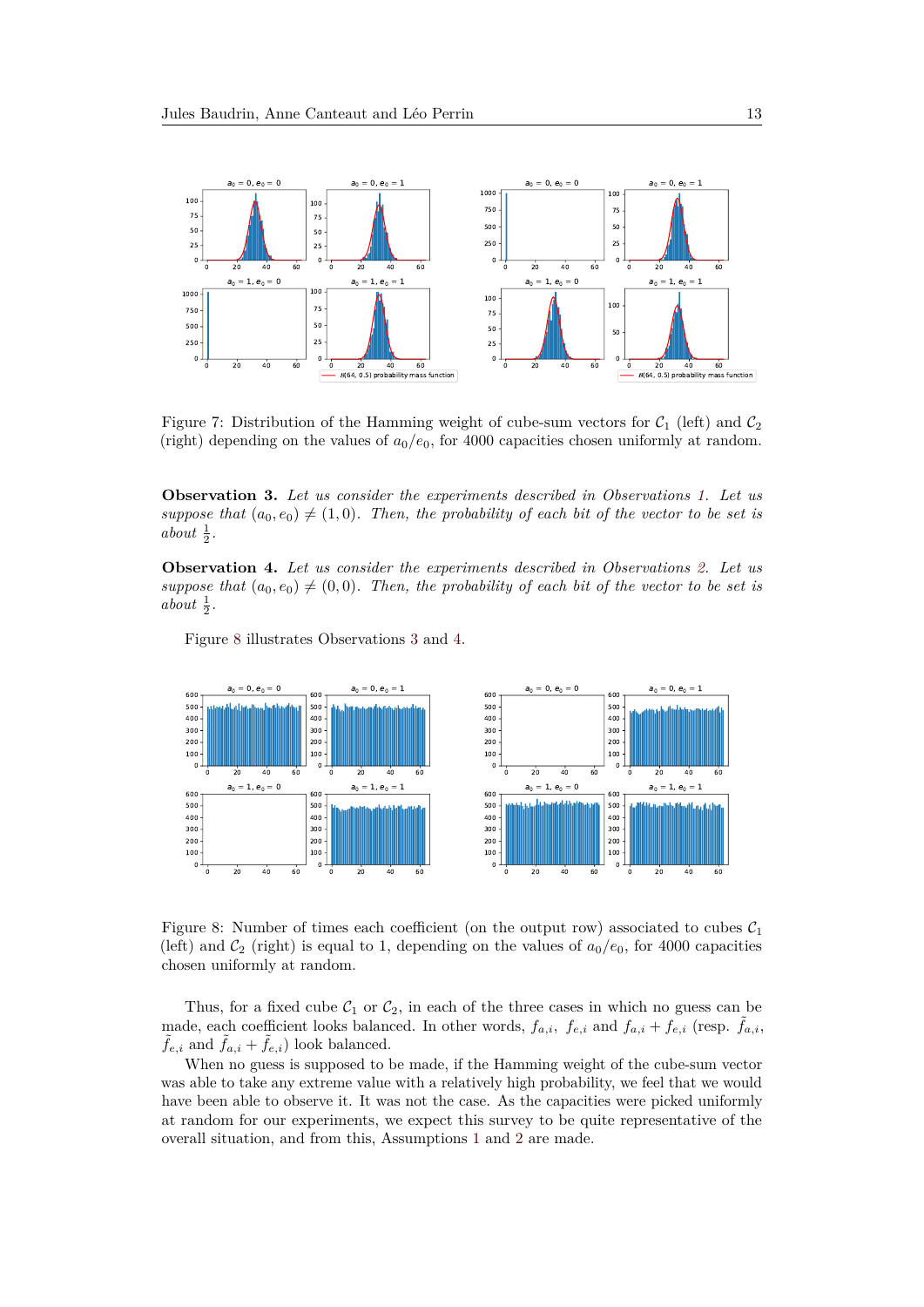#### **4.1.3 Mounting the first stage of the attack**

From an adversary's point of view, combining Observations [1](#page-11-0) and [2](#page-11-2) under Assumptions [1](#page-11-1) and [2](#page-11-3) enables to recover, 1 or 2 bits of the capacity, depending on their values, through the following method.

- 1. First, compute the cube-sum vector associated to  $C_1$ . If  $a_0 = 1$  and  $e_0 = 0$ , then the cube-sum will be the zero vector and the guess made will be right. Otherwise, if  $(a_0, e_0) \neq (1, 0)$ , the cube-sum will not be all-zero and no wrong guess will be made, according to Assumption [1.](#page-11-1)
- 2. First, compute the cube-sum vector associated to  $C_2$ . If  $a_0 = 0$  and  $e_0 = 0$ , then the cube-sum will be the zero vector and the guess made will be right. Otherwise, if  $(a_0, e_0) \neq (0, 0)$ , the cube-sum will not be all-zero and no wrong guess will be made, according to Assumption [2.](#page-11-3)
- 3. Finally, if both cube-sums are distinct from the zero vector, guess that  $e_0 = 1$ . This guess is always, and under no assumption, right.

In the end, at the cost of at most 2 cube-sums of size 32, an adversary can make a guess on the value of  $e_0$  or guesses on the values of  $a_0$  and  $e_0$  and he will be, under Assumptions [1](#page-11-1) and [2,](#page-11-3) always right.

The index of the recovered bits is subject to the choice of the primary variable, but according to the cyclic behavior of highest-degree terms (see Proposition [3\)](#page-8-1), everything we just explained remains identical if we choose another primary variable. Under assumptions adapted from Assumptions [1](#page-11-1) and [2](#page-11-3) for all the other choices of primary variable, an adversary can thus guess, with no error, all the bits  $e_i$  and, in average, half of the bits  $a_i$ .

Overall, for a cost of  $64 \times 2 = 128$  cube-sums of degree 32, we can expect to recover no fewer than 64 bits and up to 128 bits without making any wrong guesses. The worst case happens when  $e_i = 1$  for all  $i \in [0, 63]$ , whereas the best case happens when  $e_i = 0$  for all  $i \in [0, 63]$ . This translates to a cost majored by  $128 \times 2^{32} = 2^{39}$  both in time and data, and a negligible cost in memory.

### **4.2 Recovering the remaining** *a<sup>i</sup>*

During the first phase, we manage to recover most of the bits *a<sup>i</sup>* and *e<sup>i</sup>* . But, in order for the next stage to work properly, it is necessary to recover some of the not-yet-recovered values of  $a_i$ , that is, the values of  $a_i$  in columns in which  $e_i = 1$ .

To do so, we mount a cube-like attack by targeting cubes of size 32. Contrary to the first step, the choices of cubes here depend on the capacity. So, **this stage is adaptative**.

Here, the choice of the cubes follows a simple and unique rule: at least one of the indices of the chosen cubes needs to be the index of an unknown  $a_i$ .

Once a cube *C* is chosen, the polynomial expressions of the associated coefficients are computed. Contrary to the first stage, the knowledge of most of the bits of *a* and *e* enables us to lower the difficulty of recovering the expressions, which seemed impossible before.

For example, it can be done by initializing a state after  $S_1$  with the necessary variables  $v_i, a_i$  and the necessary values of the already-recovered  $a_i, e_i$ . The computation is then done by keeping, after each round, only the highest-degree terms which divide *C*, as they are the only ones able to influence the coefficients associated to *C*. Also, only the quadratic part of the S-box (the quadratic terms of the S-box) are necessary, as the linear terms of the S-box do not enable the maximal (and necessary) growth of the degree in each round.

This recovery method can be considered as an implemented version of the *Partial Polynomial Multiplication* method introduced by Rohit *et al*. [\[RHSS21\]](#page-18-3).

Once the coefficients are recovered, the cube-sum vector can be computed, and then, the system of equations can be established and solved.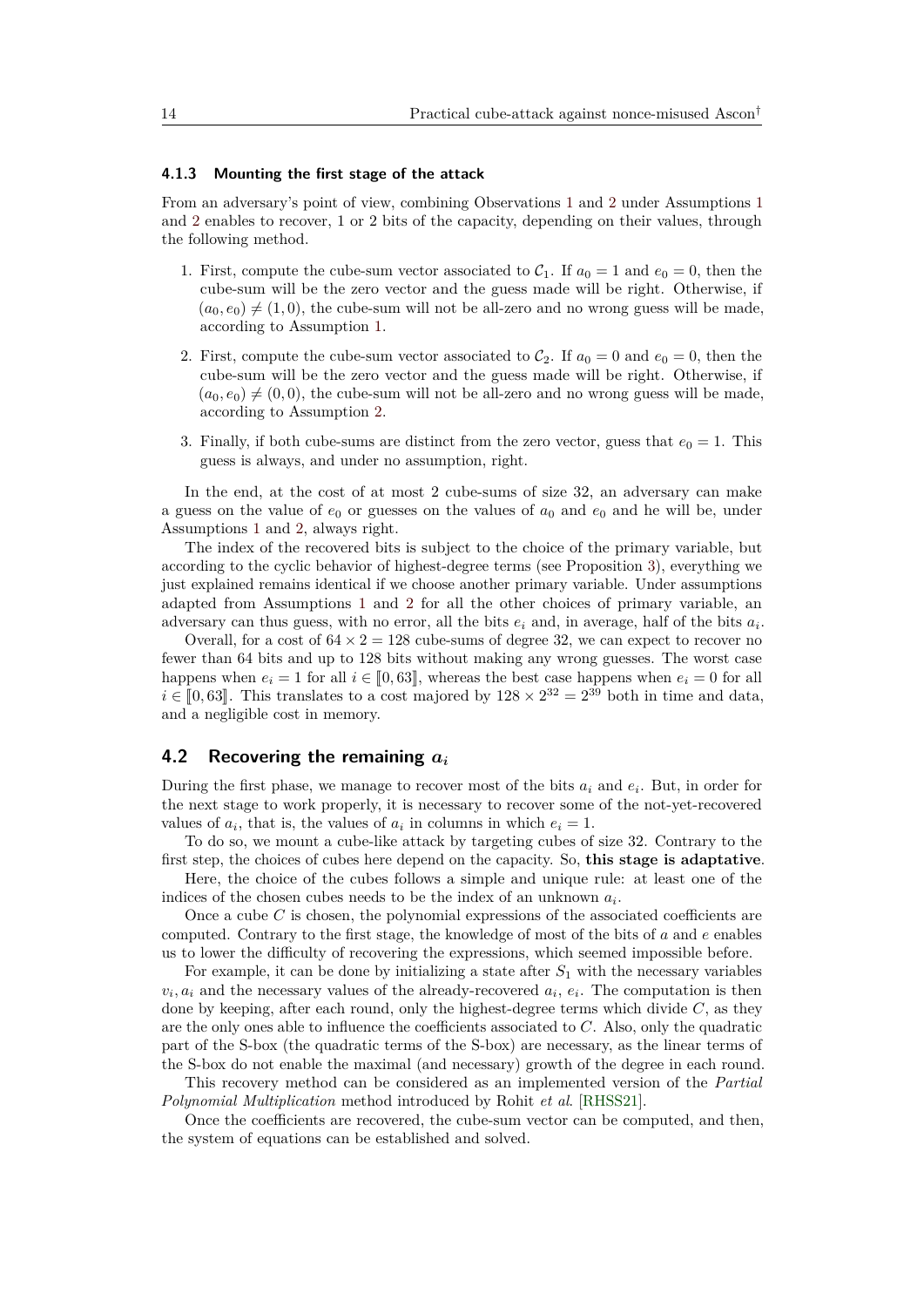A trade-off between time and memory used offline (coefficients recovery, solving of the system) and data used online to compute the cube-sum is possible. Indeed, when choosing a cube, the more unknowns there are, the less cubes will be necessary to recover the remaining  $a_i$ , as they are thus recovered by groups. However, when the number of unknowns grows, the expressions of the coefficients becomes more intricate: the number of terms grows (see Proposition [5\)](#page-15-0) making the recovery last longer and more costly in term of memory. Moreover the degrees of the coefficients also increase as they are obviously upper-bounded by the number of unknowns. Both phenomena have a tendency of making the solving of the system harder.

In our experiments, we tried to limit the number of unknowns variables to 4 or 5. In these cases, the recovery of the expression of a coefficient is fast (a few seconds on a laptop) and does not require too much RAM (16-Go RAM laptop). With 4 or 5 unknowns, it even seems that the systems are quickly solved and can be solved without using (and thus computing) all of the 64 polynomials.

However, these costs are subjected to the Hamming weight of *e*: if *e* has a low Hamming weight, a lot of unknown variables have to be used, because not enough variables were recovered during the first stage. Nevertheless, the probability of having a vector *e* of Hamming weight greater than or equal to 23 (meaning being able to use  $32 - 23 = 9$ ) unknown variables or less) is high:  $2^{-64} \left( \frac{64}{2} \right)$ *i*=23  $\binom{64}{i}$   $\approx 0.992$ . In more than 91% of the cases 5 unknowns can be used. Furthermore, choosing the cubes at this stage, one after the other, enables to use the bits recovered at the very moment and thus lowers the difficulty of finding the next ones.

This enables the recovery of the remaining  $a_i$  at the online cost of less than 64 cube-sum computations of degree-32 cubes.

It can happen that the very last bits of *a* are hard to recover because finding nonconstant coefficients is harder when most of the bits are known. If it is the case, they can remain unknown for the moment as only a few values of  $a_i$  when  $e_i = 1$  are necessary for the next stage to work properly. The remaining unknown values would then be recovered during the third step, together with the bits of *b* and *c*.

# **4.3** Recovering most of the bits  $b_i$  and  $c_i$  for all  $i$

Reaching the third step, we expect that all the bits *e<sup>i</sup>* are recovered, as well as almost all  $a_i$ . We now focus on recovering bits  $b_i$  and  $c_i$  for all *i*. When  $e_i$  is known, because  $e_i = c_i \oplus d_i \oplus 1$ , it is sufficient to recover  $c_i$  in order to recover both  $c_i$  and  $d_i$ .

In order to recover all the bits of *b* and *c*, we mount a cube-like attack by targeting **sub-leading cubes of size 31**. **This stage is also adaptative** and depends on the capacity.

According to Corollary [2,](#page-7-3) a coefficient of a degree-31 monomial after 6 rounds can be seen as a sum of products, each product depending on coefficients of degree-1 terms after one round and sometimes on constant terms after the second constant addition. But, all the coefficients of degree-1 terms after one round depend only on variables  $a_i, e_i$ . Choosing variables  $v_i$  such that all the corresponding values of  $a_i, e_i$  are known enables to look at the corresponding coefficients of degree-1 terms as constant coefficients. Corollary [2](#page-7-3) can then be simplified.

<span id="page-14-0"></span>**Corollary 3.** Let  $\alpha_u$  be the coefficient of  $v^u$  in any output coordinate after round *t*. Let *us suppose that*  $\mathbf{wt}(u) = 2^{t-1} - 1$ *. Moreover, let us suppose that*  $a_i$  *and*  $e_i$  *are known for all i* such that  $u_i = 1$ . Then,  $\alpha_u$  can be viewed as a sum, each term of the sum having one *of the following forms:*

**•** *a* 0 or 1 constant, if the term corresponds to a former product of  $2^{t-1}$  coefficients of *terms of degree 1, or*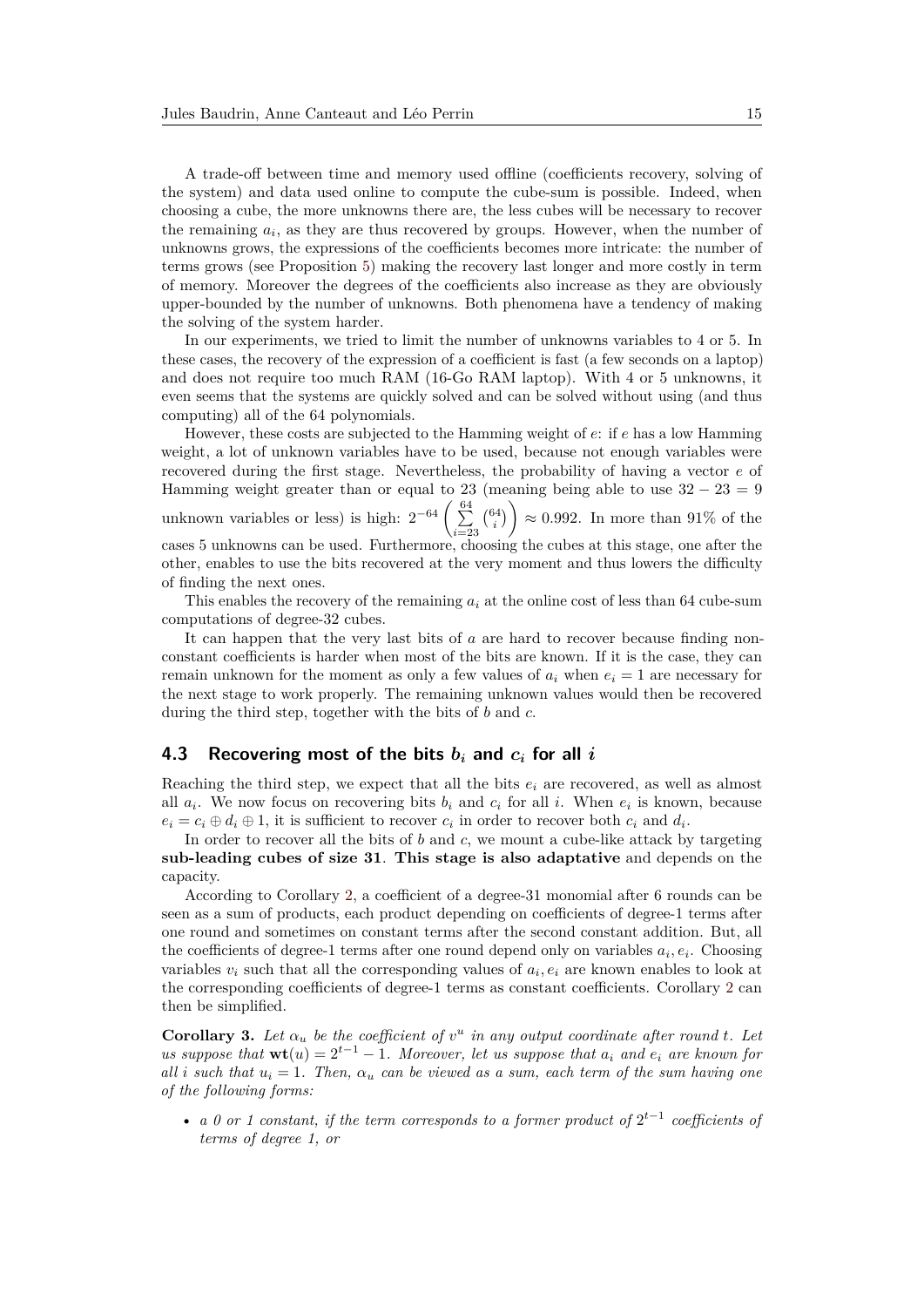• a quadratic polynomial in  $b_i, c_i, b_i c_i$  for all  $i \in [0, 63]$  (and possibly some  $a_i, a_i b_i, a_i c_i$ <br>for the fear values of i for which  $a_i$  is still values over it for a symmetry *for the few values of i for which a<sup>i</sup> is still unknown) if the term corresponds to a former product of one constant term and*  $2^{t-1} - 1$  *coefficients of terms of degree 1 after the second constant addition.*

The second point of Corollary [3](#page-14-0) comes from the expressions of the constant terms in the ANF after the first S-box layer (see Table [4\)](#page-6-1), once  $d_i$  is expressed in terms of variable *c<sup>i</sup>* and the known value of *e<sup>i</sup>* .

From there, we observe, when a cube of size 31 is chosen such that all the corresponding *a<sup>i</sup>* and *e<sup>i</sup>* are known, that the coefficients will be at most quadratic. Moreover, their polynomial expressions will be simple: if all the values of *a<sup>i</sup>* were recovered during the previous stage, they will depend on up to 128 linear terms and 64 quadratic terms. If *r* values of  $a_i$  remain unknown at this stage, the polynomials will depend on up to  $128 + r$ linear terms and  $64 + 2r$  quadratic terms.

In order to avoid constant coefficients, the only constraint is to select among the cube variables, at least one  $v_i$  such that  $e_i = 1$ , because of Proposition [5.](#page-15-0)

<span id="page-15-0"></span>**Proposition 5.** Let us consider the nonce-misuse scenario. Let  $v^u$  be a monomial of *degree 16 in public variables. Let*  $\alpha_u$  *be a coefficient associated to*  $v^u$  *in any coordinate after 5 rounds. Then, each product (Corollary [1\)](#page-7-1) appearing in the algebraic expression of*  $\alpha_u$  *has at least one variable*  $e_i$  *(with i such that*  $u_i = 1$ *) as divisor.* 

*Proof.* This can be proven by keeping track, round after round, of the coordinates in which all coefficients associated to highest-degree monomials which divide  $v^u$ , have the searched property. We thus obtain Table [8.](#page-15-1)  $\Box$ 

| Round     |   |         |          |         |         |          |
|-----------|---|---------|----------|---------|---------|----------|
| Row $r_0$ |   |         | $1-2$    | $1 - 4$ | $1 - 7$ | $2 - 13$ |
| Row $r_1$ |   |         | $1-2$    | $0 - 3$ | $1 - 6$ | $3 - 15$ |
| Row $r_2$ | X |         | $() - 1$ | $1 - 2$ | $3 - 7$ | $3 - 15$ |
| Row $r_3$ |   | $0 - 1$ | $0 - 1$  | $1 - 3$ | $2 - 8$ | $2 - 15$ |
| Row $r_4$ |   |         |          | $2 - 4$ | $1 - 7$ | $2 - 13$ |

<span id="page-15-1"></span>Table 8: Bounds on the number of *e<sup>i</sup>* variables appearing in each product (Corollary [1\)](#page-7-1) of the coefficient of any  $2^{t-1}$ -degree monomial at round *t*.

When choosing *C*, if all indices are associated to zero bits of *e*, then, after 5 rounds, all the coefficients associated to degree-16 monomials dividing *C* will be zero. Thus all the coefficients of *C* after 6 rounds will be constant. If it is not the case, it is expected that some of the products of the coefficients will not be constant, and thus it is expected that some of the coefficients will not be constant. The number of bits set to 1 in *e* associated to the chosen cube variables influences the offline cost: if the number of indices associated to bits set to 1 in *e* is small, then the recovery of the expressions is fast because only a small amount of the products will not be equal to zero. On the contrary, if this number is high, then the amount of non-zero products is higher, the intermediate coefficients are less sparse, the recovered expressions tend to be more independent, and they thus enable the recovery of more information.

In the end, at least 128 equations are needed to recover the 128 bits of *b* and *c*, so at least two sets of 64 coefficients and two cube-sums of size 31 have to be computed. Indeed, contrary to the case of 32-degree coefficients, the dependency of 31-degree coefficients is not only limited to variables  $b_i, c_i$  for *i* such that  $u_i = 1$ . This is because, through the first linear layer, constant terms are shuffled (contrary to terms of degree 1 which are only copied in other coordinates).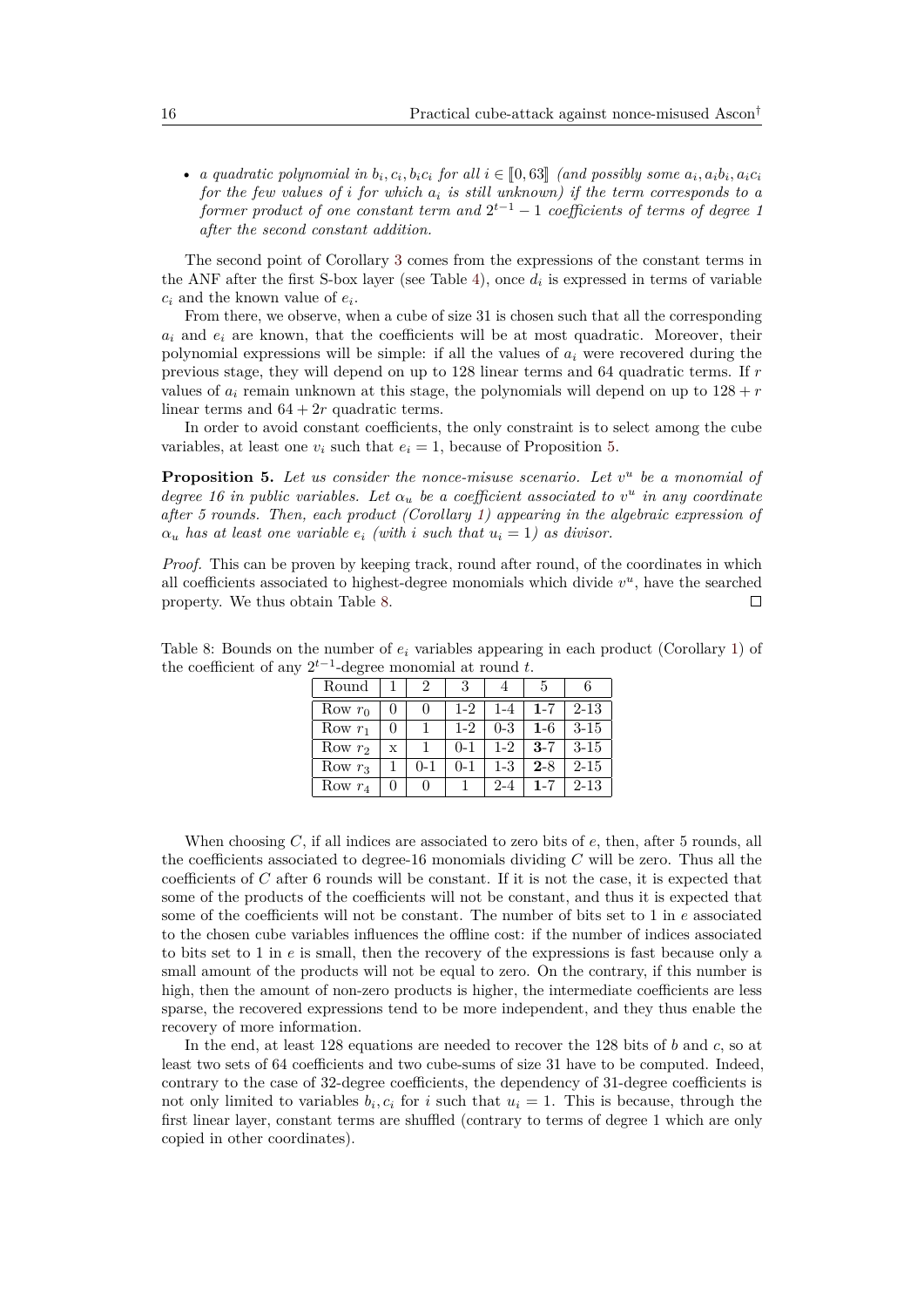From our experiments, using about 5 to 10 cubes is enough to decrease the number of unknown bits from 128 to less than 10.

### **4.4 Finalizing the recovery**

When the three steps are done, a small number of unknown capacity bits is expected to remain. They can be recovered through an exhaustive search.

In the end, the complexity of the attack is dominated by the cost of the cube-sums of degree-32 monomials, that is, by  $(128 + 64)2^{32} \approx 2^{7.6 + 32} < 2^{40}$  both in time and data.

# <span id="page-16-0"></span>**5 Conclusion**

To the best of our knowledge, this document presents the first state-recovery attack on the full 6-round encryption of Ascon, under the assumption that a key-nonce pair is reused many times. The main technique we use is our new way of searching for conditional cubes. It is based on the splitting of the pool of public variables, depending on the structure of their coefficients after two rounds. Moreover, this method gives a new point of view on previous choices of conditional cubes for Ascon, such as the cube  $C_1(t)$  in the work of Li, Dong & Wang [\[LDW17\]](#page-18-2).

The first step of our approach enables the recovery of 64 to 128 bits of the internal state. Thanks to this knowledge, the computation of the previously-inaccessible part of the ANF is now possible. The recovery of the remaining bits thus follows.

Overall, our adaptative chosen-plaintexts attack can recover the full capacity, that is, 256 unknown bits, with an online time and data complexity lower than  $2^{40}$ . In order to speed-up the adaptative offline choices, or lower the cost in data, some trade-off were presented in this paper.

Our attack works: we have implemented it and it indeed successfully returns the secret capacity bits with the expected complexity.

It is already known that the nonce-misuse scenario enables the recovery of any plaintext at the cost of an adapted query for each block that needs decrypting [\[VV18\]](#page-18-9). In our attack, once the inner-state has been recovered, an adversary can recover all the next plaintexts from the ciphertexts, without any further interaction with the encryption oracle.

Nevertheless, this result does not go against the claims made by the authors of Ascon [\[DEMS19\]](#page-17-1), nor does it unsettle the confidence gained through the previous studies, as it is clearly stipulated in the specifications that the nonce must not be "repeated for two encryptions under the same key".

However, we believe that such attacks can be interesting because implementation errors cannot be completely ruled out.

Finally, we would like to mention possible counter-measures against this kind of recovery based on cube-attack. For example, by adding one more round to the permutation while processing the associated data and encrypting the plaintext blocks, it becomes much more complex to recover information. Indeed in the nonce-misuse scenario, and after seven rounds, only a single highest-degree term could be exploited with a cost in data of  $2^{64}$ , reaching the limitation given by the authors for nonce-respecting scenarios.

# **Acknowledgments**

The first author is funded by ANR grant ANR-20-CE48-0017 (SELECT).

An independent team of cryptographers from NIST analyzed Ascon and obtained results that have some overlap with ours [\[CKT22\]](#page-17-11).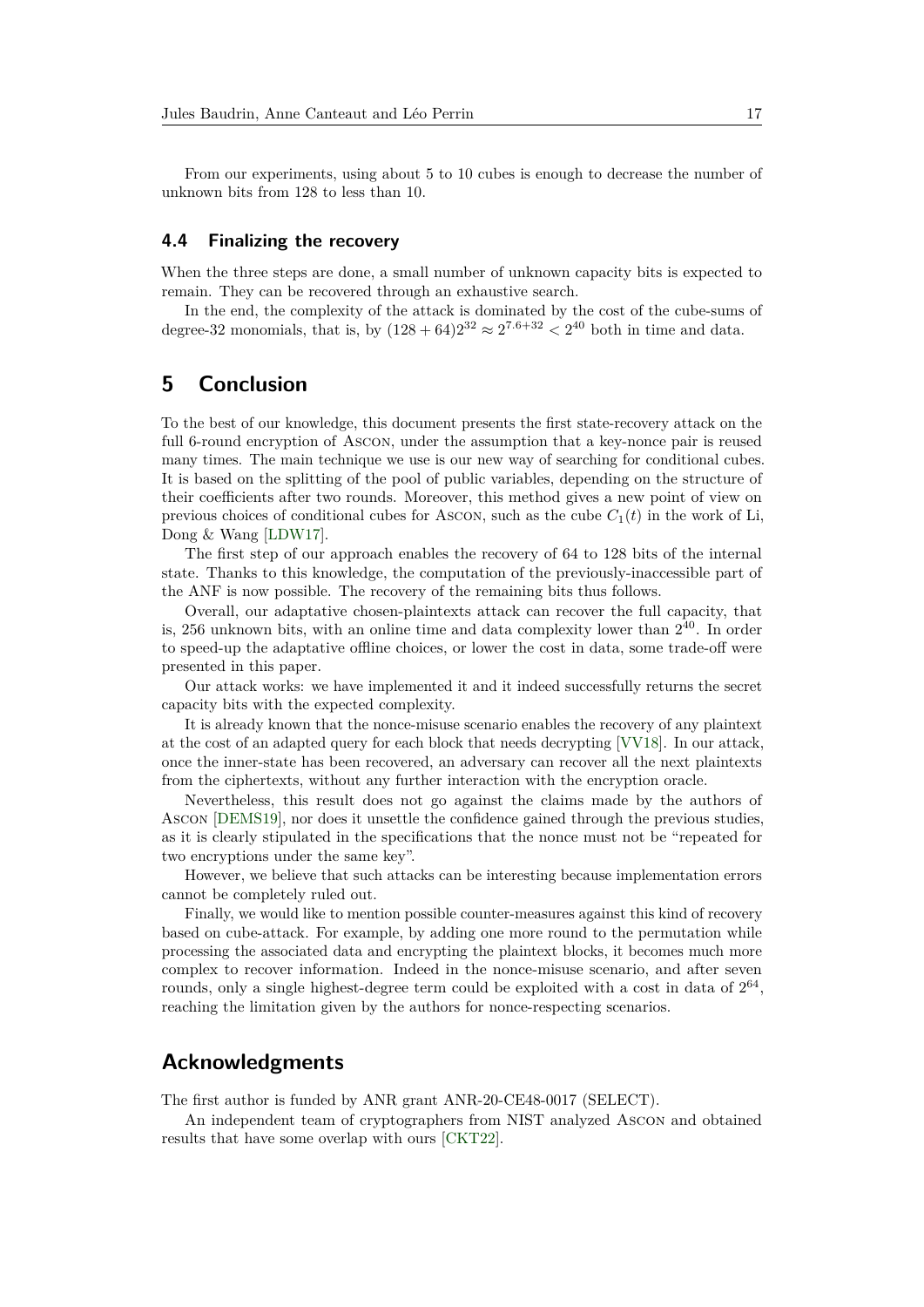# **References**

- <span id="page-17-8"></span>[ADMS09] Jean-Philippe Aumasson, Itai Dinur, Willi Meier, and Adi Shamir. Cube testers and key recovery attacks on reduced-round MD6 and Trivium. In Orr Dunkelman, editor, FSE 2009, volume 5665 of LNCS, pages 1–22, Leuven, Belgium, February 22–25, 2009. Springer, Heidelberg, Germany.
- <span id="page-17-9"></span>[BC11] Christina Boura and Anne Canteaut. Zero-sum distinguishers for iterated permutations and application to Keccak-f and Hamsi-256. In Alex Biryukov, Guang Gong, and Douglas R. Stinson, editors, SAC 2010, volume 6544 of LNCS, pages 1–17, Waterloo, Ontario, Canada, August 12–13, 2011. Springer, Heidelberg, Germany.
- <span id="page-17-5"></span>[BDPA11a] Guido Bertoni, Joan Daemen, Michaël Peeters, and Gilles Van Assche. Cryptographic sponge functions, 2011. [https://keccak.team/sponge\\_duplex.](https://keccak.team/sponge_duplex.html) [html](https://keccak.team/sponge_duplex.html).
- <span id="page-17-6"></span>[BDPA11b] Guido Bertoni, Joan Daemen, Michaël Peeters, and Gilles Van Assche. The Keccak reference, 2011. <https://keccak.team/keccak.html>.
- <span id="page-17-4"></span>[BDPV12] Guido Bertoni, Joan Daemen, Michaël Peeters, and Gilles Van Assche. Duplexing the sponge: Single-pass authenticated encryption and other applications. In Ali Miri and Serge Vaudenay, editors, SAC 2011, volume 7118 of LNCS, pages 320–337, Toronto, Ontario, Canada, August 11–12, 2012. Springer, Heidelberg, Germany.
- <span id="page-17-2"></span>[BN00] Mihir Bellare and Chanathip Namprempre. Authenticated encryption: Relations among notions and analysis of the generic composition paradigm. In Tatsuaki Okamoto, editor, ASIACRYPT 2000, volume 1976 of LNCS, pages 531–545, Kyoto, Japan, December 3–7, 2000. Springer, Heidelberg, Germany.
- <span id="page-17-0"></span>[CAE14] CAESAR: Competition for Authenticated Encryption: Security, Applicability, and Robustness, March 2014. [https://competitions.cr.yp.to/caesar.](https://competitions.cr.yp.to/caesar.html) [html](https://competitions.cr.yp.to/caesar.html).
- <span id="page-17-3"></span>[Can16] Anne Canteaut. Lecture Notes on Cryptographic Boolean Functions, 2016. <https://www.rocq.inria.fr/secret/Anne.Canteaut/poly.pdf>.
- <span id="page-17-11"></span>[CKT22] Donghoon Chang, Jinkeon Kang, and Meltem Sönmez Turan. A New Conditional Cube Attack on Reduced-Round Ascon-128a in a Nonce-misuse Setting, 2022. [https://csrc.nist.gov/Events/2022/](https://csrc.nist.gov/Events/2022/lightweight-cryptography-workshop-2022) [lightweight-cryptography-workshop-2022](https://csrc.nist.gov/Events/2022/lightweight-cryptography-workshop-2022).
- <span id="page-17-7"></span>[DEMS] Christoph Dobraunig, Maria Eichlseder, Florian Mendel, and Martin Schläffer. Ascon TikZ figures. <https://ascon.iaik.tugraz.at/resources.html>.
- <span id="page-17-10"></span>[DEMS15] Christoph Dobraunig, Maria Eichlseder, Florian Mendel, and Martin Schläffer. Cryptanalysis of Ascon. In Kaisa Nyberg, editor, CT-RSA 2015, volume 9048 of LNCS, pages 371–387, San Francisco, CA, USA, April 20–24, 2015. Springer, Heidelberg, Germany.
- <span id="page-17-1"></span>[DEMS19] Christoph Dobraunig, Maria Eichlseder, Florian Mendel, and Martin Schläffer. Ascon v1.2. Technical report, National Institute of Standards and Technology, 2019. [https://csrc.nist.gov/Projects/lightweight-cryptography/](https://csrc.nist.gov/Projects/lightweight-cryptography/finalists) [finalists](https://csrc.nist.gov/Projects/lightweight-cryptography/finalists).